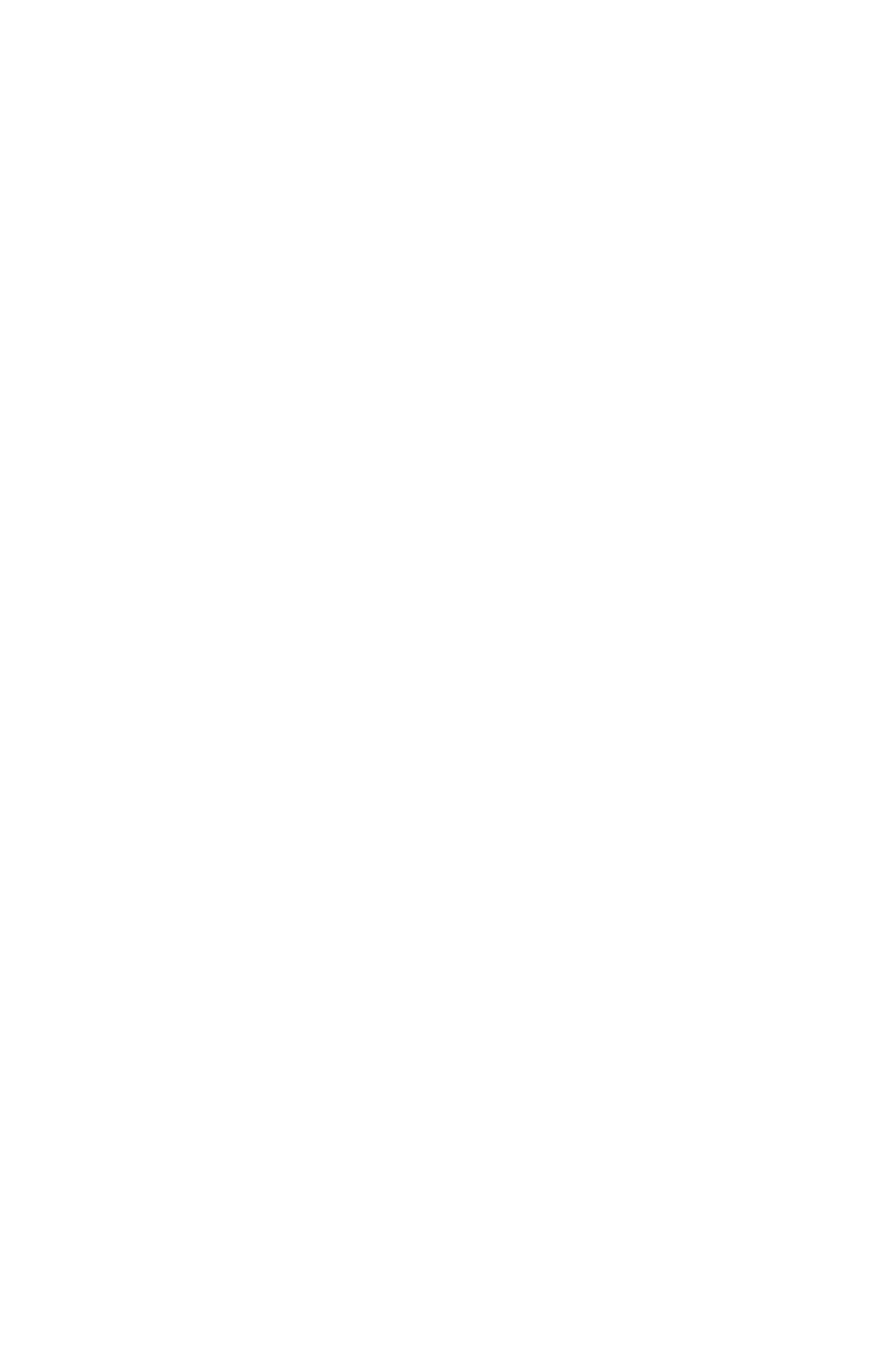# **Occasional Studies**

Vol.4/Nr.3 (2006) *Marian Berden and Franka Liedorp*

# How fair are fair values? A comparison for cross-listed financial companies

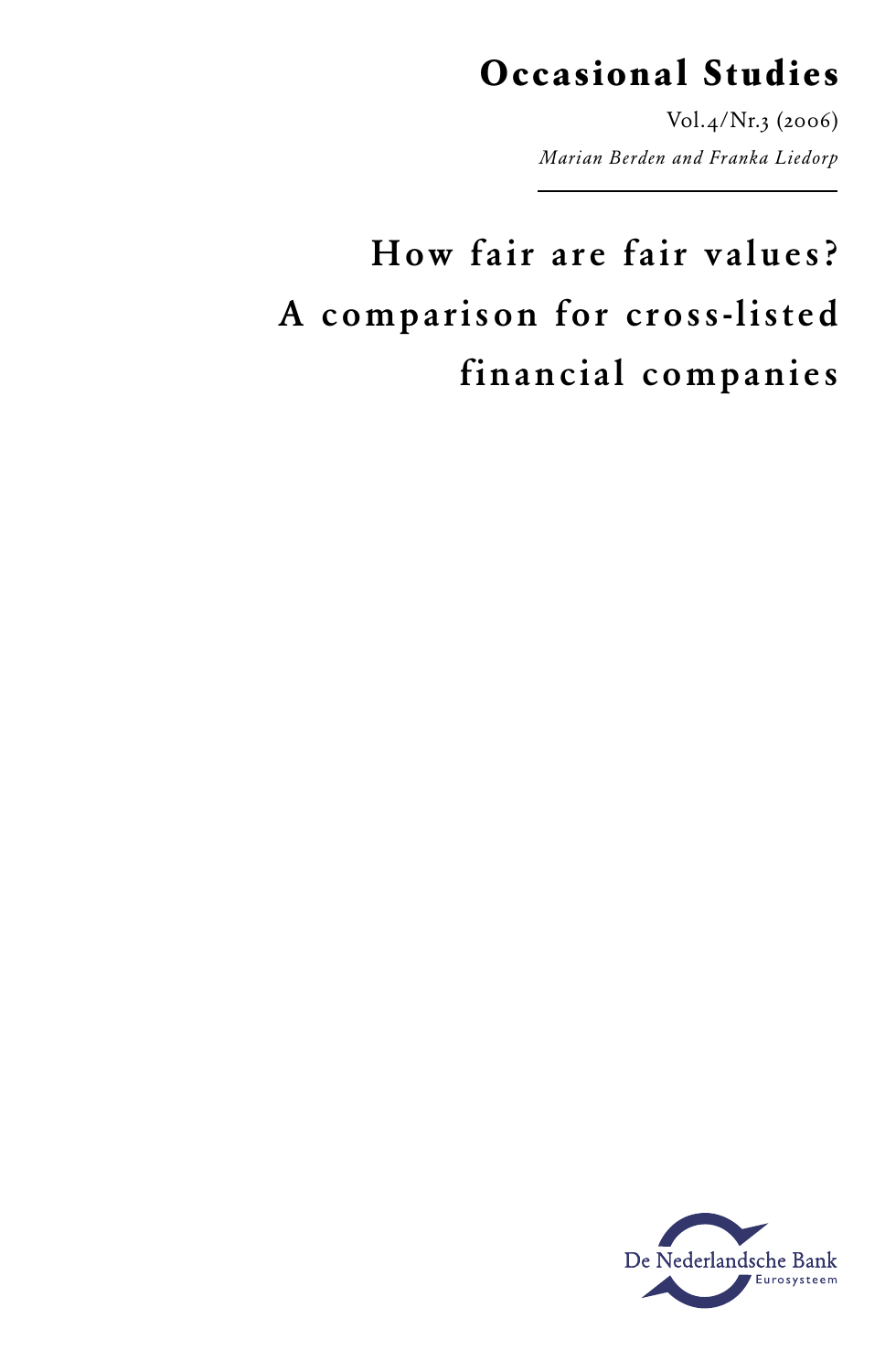©2006 De Nederlandsche Bank nv

Corresponding author: F.R.Liedorp@dnb.nl. e-mail: F.R.Liedorp@dnb.nl.

Aim of Occasional Studies is to disseminate thinking on policy and analytical issues in areas relevant to the Bank.

Views expressed are those of the individual authors and do not necessarily reflect official positions of de Nederlandsche Bank.

Editorial Committee

Peter van Els (chairman), Eelco van den Berg (secretary), Hans Brits, Maria Demertzis, Maarten Gelderman, Klaas Knot, Bram Scholten, Job Swank.

All rights reserved. No part of this publication may be reproduced, stored in a retrieval system, or transmitted in any form by any means, electronic, mechanical, photocopy, recording or otherwise, without the prior written permission of the Nederlandsche Bank.

Subscription orders for DNB Occasional Studies and requests for specimen copies should be sent to:

De Nederlandsche Bank nv Communications p.o. Box 98 1000 ab Amsterdam The Netherlands Internet: www.dnb.nl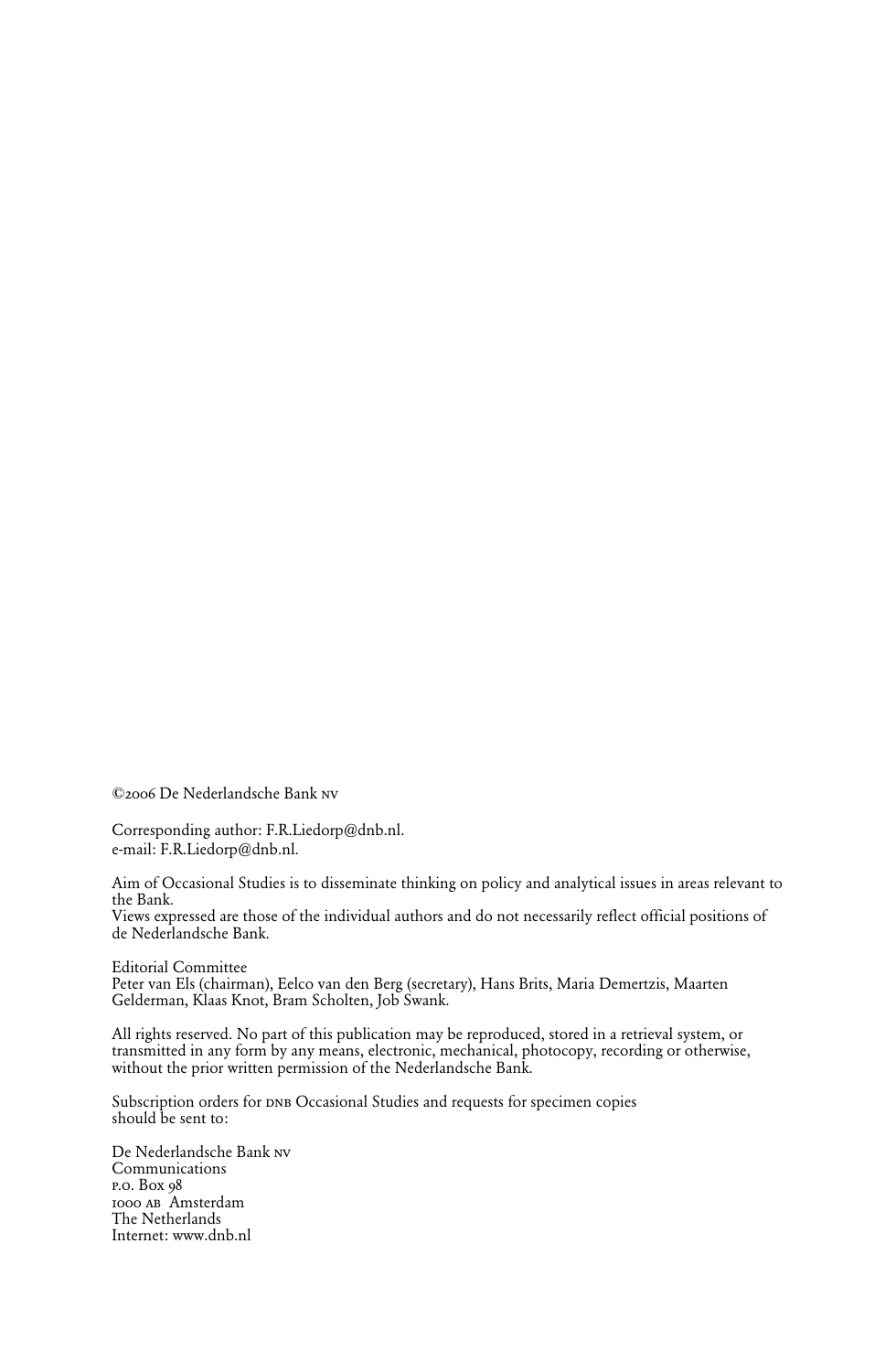# How fair are fair values? A comparison for cross-listed financial companies

Marian Berden<sup>1</sup> and Franka Liedorp<sup>2</sup>

# Abstract

Fair value accounting and ias 39 are at the core of a debate between regulators, institutions and supervisors. We add to this debate at a conceptual and empirical level. First we discuss the advantages and disadvantages of fair values for banks and insurance companies. Then we explore the differences between fair values and book values and the implications thereof based on a group of institutions with a listing on a stock exchange in both the home country (on book value) and the us (on fair value). We find that the initial impact of using fair values can be large and that reported income fluctuates more. However, we do not find an increase in volatility of institutions 'total assets or shareholders' equity, implying that the solvency ratio of institutions remains largely unaffected.

<sup>1</sup> Radboud University, Nijmegen

<sup>2</sup> De Nederlandsche Bank (Supervisory Division) po Box 98, 1000 ab Amsterdam, The Netherlands.

Corresponding author: F.R.Liedorp@dnb.nl. The views expressed in this paper are the authors' own and do not necessarily represent those of de Nederlandsche Bank. We would like to thank Jaap Bikker, Kees Camfferman, Michael Dobbyn, Maarten Gelderman, Aerdt Houben, Jan Kakes, Klaas Knot, Bernie Komduur and two anonymous referees for useful comments and suggestions.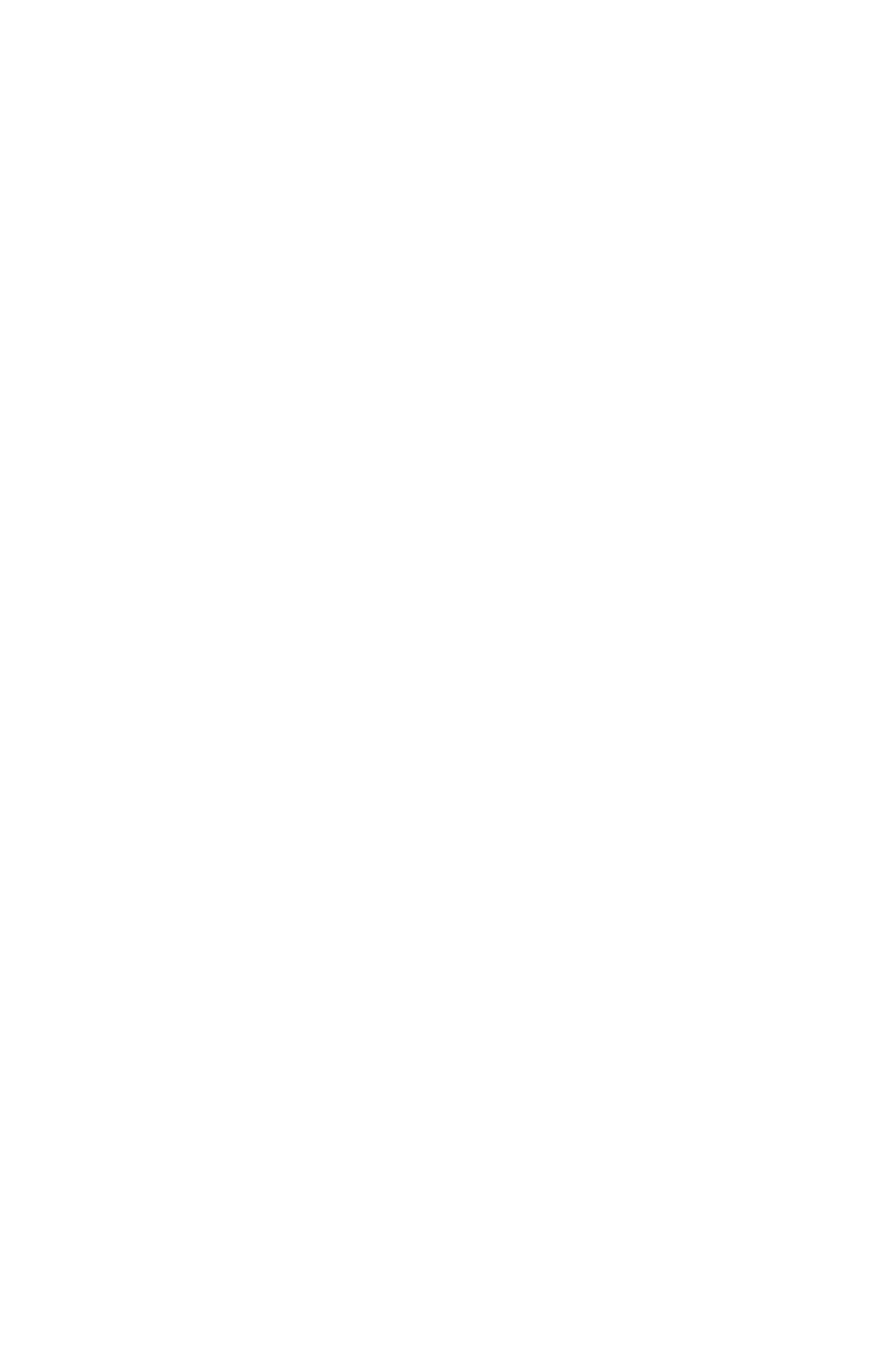# Table of contents

## Executive summary 7

- 1 Introduction 9 Box 1 profitability under different accounting regimes 10
- 2 Fair values II
- 2.1 Factors influencing fair values 11
- 2.2 Fair value accounting: the debate 13
- 2.2.1 Advantages 13 Box 2 derivatives 15
- 2.3 Implications for banks 16 Box 3 Cash flow hedges vs. fair value hedges under IAS 39 17
- 2.4 Implications for insurance companies 19
- 3 Comparative analysis of European institutions with a us listing 21
- 3.1 Data 23
- 3.2 Book and fair values 23
- 3.3 Fair values and volatility 28
- 3.4 The informational content of fair values 29
- 4 Conclusions 32

References 34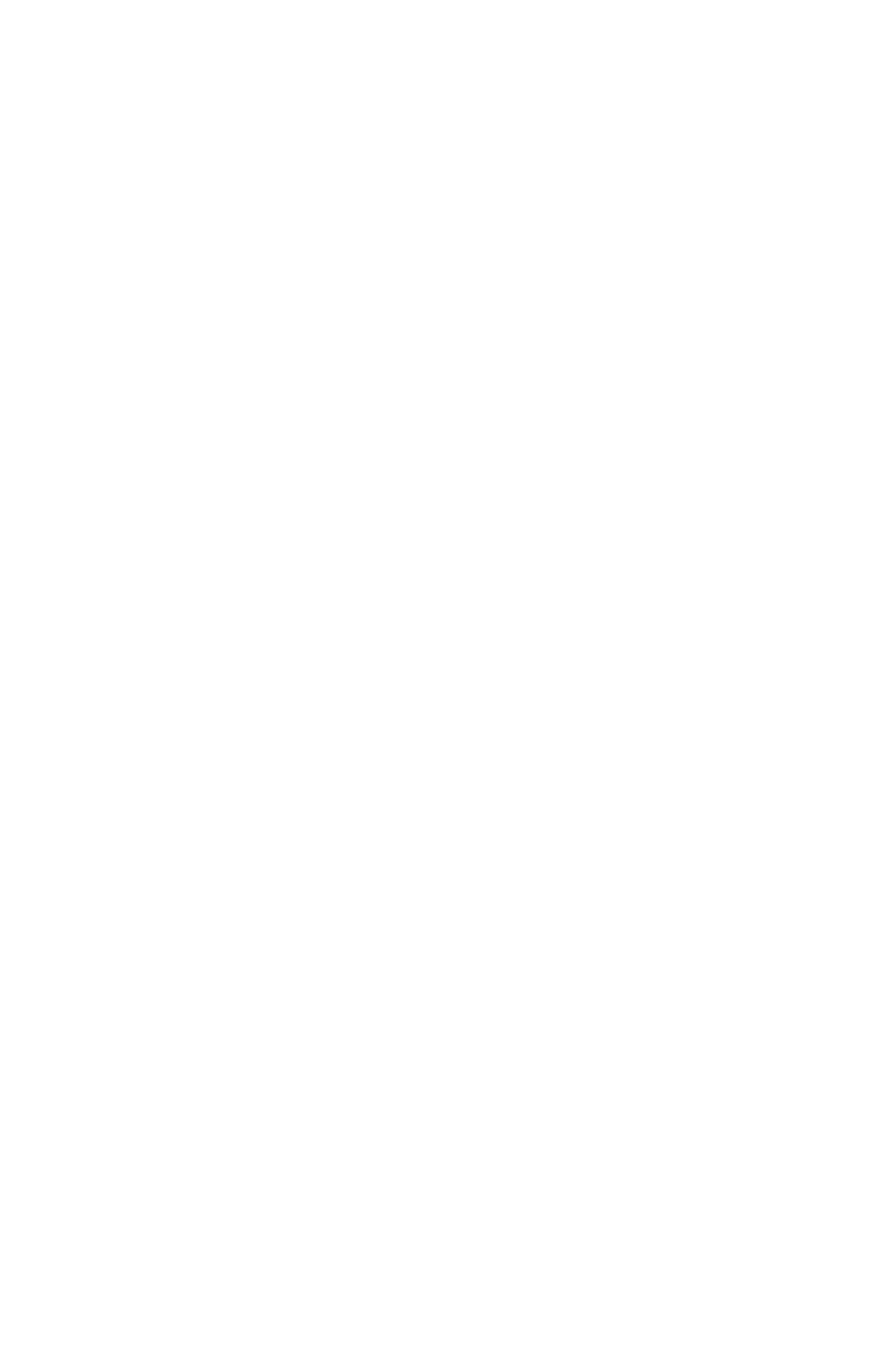# How fair are fair values? A comparison for cross-listed financial companies

### Executive summary

One of the major drawbacks of fair value accounting is an expected increase in (artificial) volatility of income and equity of financial institutions. Especially for long-term assets and liabilities, which are sensitive to changes in market values such as the interest rate, the use of fair value is considered by many as irrelevant. Next to that, it is argued that the standards for fair value accounting and especially for hedge accounting are not able to provide a good and reliable view of the activities of financial institutions. On the other hand, fair values are viewed by others as providing more (relevant) information to the market. It is not clear whether an increase in information disclosure outweighs the increase in volatility.

 An analysis of the differences between book values and fair values based on data of 14 financial European institutions with a listing on a stock exchange in both the home country and the us, shows that a change to fair values leads to a considerable revaluation in terms of shareholders' equity. However, the size of this revaluation differs per institution and per year. From this, it becomes clear that a change to fair value has different impacts on different sectors and institutions. The main source of this difference lies in the revaluation of deposits, loans and securities. For bank oriented institutions, the former two are the most important, while the latter is most important for insurance oriented institutions. One could view these differences though also as the result of the different accounting regimes used in different countries. In that sense, fair value accounting removes these differences, making accounts more comparable. Volatility related to the use of fair values is mainly reflected in the net income of an institution; and affects total assets and shareholders' equity to a lesser extent only. This implies that the solvency ratio of institutions remains largely unaffected. However, again large differences exist between institutions and over time. Finally, it is not found that fair values provide more information to financial markets.

 The success of ias 39 and fair values depends heavily on the way financial markets (and supervisors) will interpret the annual accounts of an institution. Volatility in the income of financial institutions will be strongly related to risk management practises (i.e. the use of hedge accounting) and also to the use of the fair value option. Analysts and investors need to be aware of these effects. If financial markets are able to interpret the information contained in annual accounts properly, the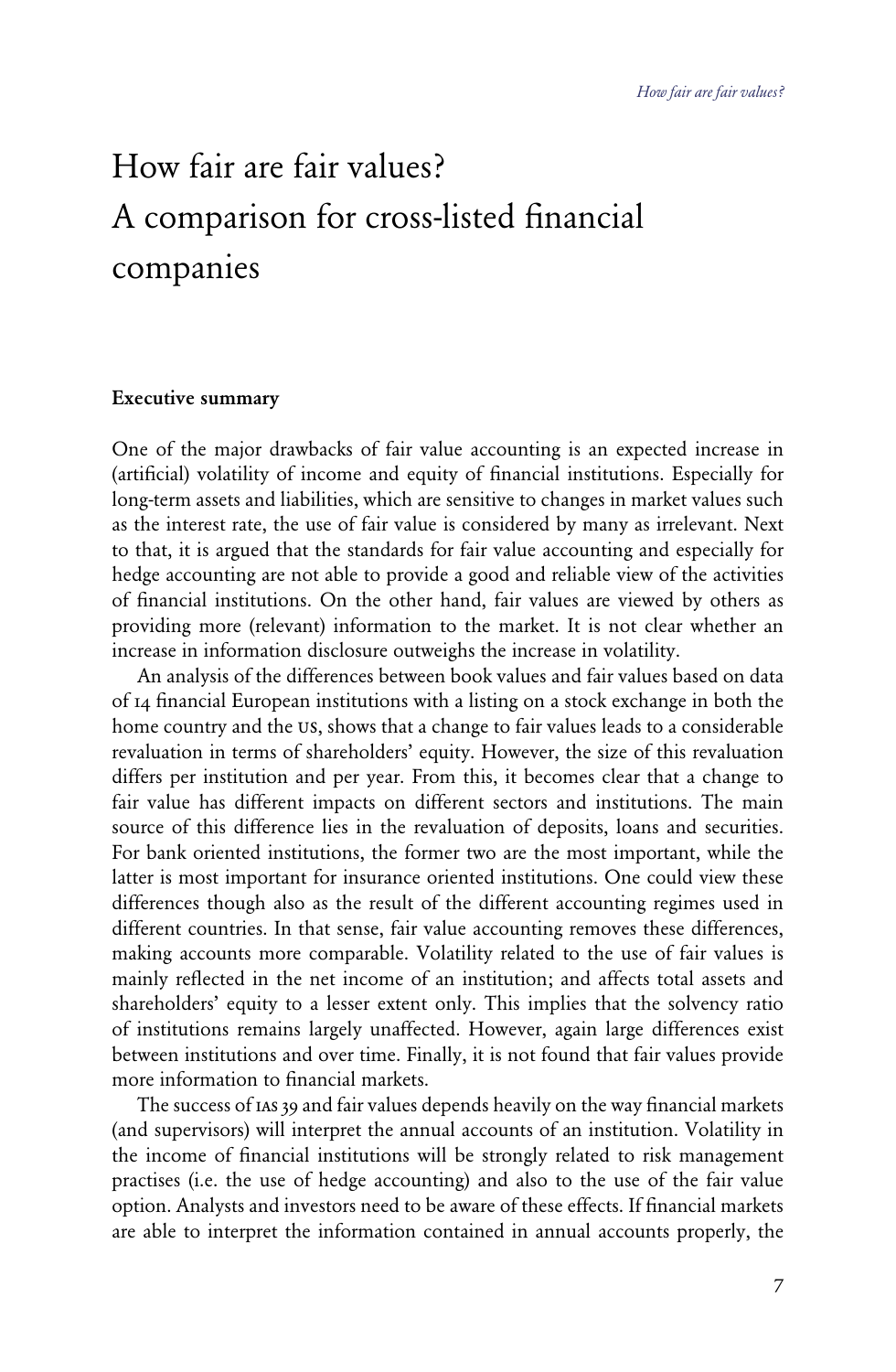use of fair values should not pose a problem. Thus, investors should not take just increased volatility in income into account, but should understand the underlying factors that cause this volatility. In other words, investors and analysts should look at the fundamentals of an institution.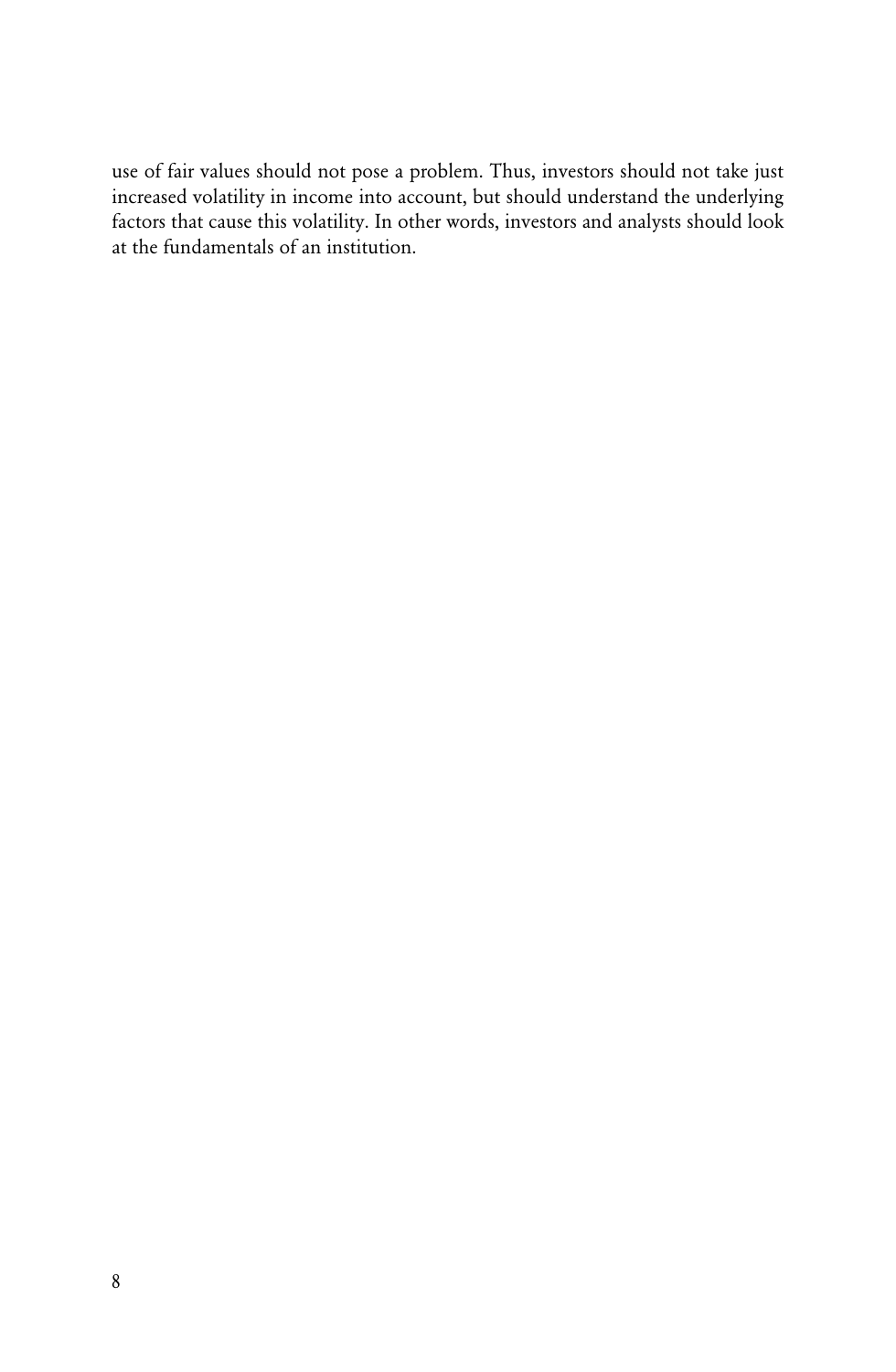# 1 Introduction

Until recently, accounting standards varied considerably between countries, as every country formulated its own rules. By contrast, capital markets are liberalised and internationally integrated. Because of this, institutions, investors and other market participants will benefit if annual accounts are based on similar accounting standards (see box 1). The International Accounting Standards Board (iasb) aims to harmonise financial reporting standards and to align the information from annual accounts with market developments. To this end, the Board issues International Financial Reporting Standards (ifrs) and amended International Accounting Standards (ias).

In the new accounting rules (IAS/IFRS), which are of force in the EU as of January 1, 2005 for institutions listed on a European stock exchange, a prominent place is reserved for ias 39: the standard covering the valuation of financial instruments. Following ias 39, many financial instruments will, at least initially, be valued at fair value. Changes in fair values have to be accounted for in the income statement or in equity. This standard has a major impact on financial institutions' reporting since the largest part of their balance sheet consists of financial assets and liabilities. Financial institutions however generally view (an increase in) the use of fair values with scepticism. This reflects their expectation that fair value accounting will lead to more volatile income and equity, as well as the uncertainty regarding the reaction of investors and supervisors to this increased volatility. But other issues also play a role in the debate about the merits of fair value accounting. For example, fair value accounting may lead banks to supply less long-term loans, since such loans would be an important source of volatility. It is also questioned to what extent fair values can be measured, since active and liquid markets do not exist for all financial products. Fair values, though providing recent and relevant information, may furthermore lead to complex accounts which are difficult to interpret. This may also be the case though for traditional accounting standards. In sum, an increasing use of fair values raises several intriguing questions.

 In this paper we discuss fair value accounting at a conceptual and empirical level. In Section 2.1 we explore the concept of fair values, while the advantages and disadvantages of fair value accounting are presented in Section 2.2. The specific implications for banks and insurance companies are discussed in Sections 2.3 and 2.4 respectively. In Section 3 we address the effects on volatility and the informational content of fair values for the annual accounts of several European financial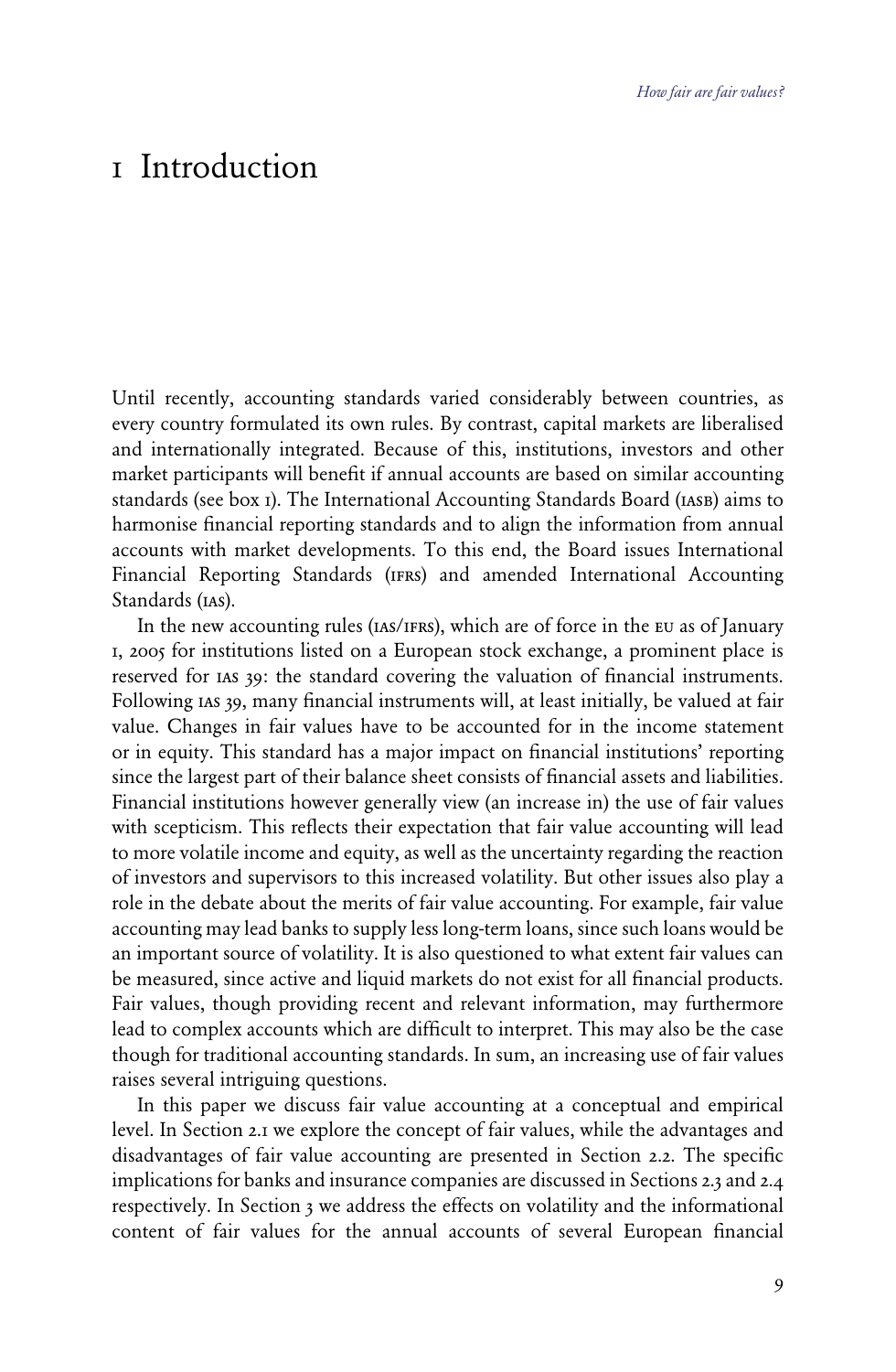institutions. Section 3.1 describes the data, Section 3.2 examines any difference between book and fair values, while the effects on volatility and information disclosure are presented in Sections 3.3 and 3.4. Section 4 concludes.

### Box 1 profitability under different accounting regimes

One of the measures often used in assessing the performance of a company is *return on equity* (RoE). This ratio combines information from the balance sheet and the income statement, and provides a good measure of the profitability of a company and the efficiency with which resources have been used. Ideally, RoE should be equal under different accounting regimes.<sup>1</sup> The graph below compares the RoE under both us gaap and local accounting standards for several European financial institutions over a number of consecutive years.<sup>2</sup>



Graph RoE under us gaap and local accounting regimes

Source: Form 20-f (2000-2003) for abn amro and Royal Bank of Scotland and 1999-2002 for Abbey and Allied Irish Banks.

It can be seen that the various accounting regimes lead to different outcomes: the curves do not match with the  $45^{\circ}$ -line. In most cases, RoE under local standards is higher than under us gaap. This reduces transparency and may increase uncertainties in financial markets. Different ratios could be interpreted in different ways and might misrepresent the performance of a company.<sup>3</sup> Internationally harmonised accounting standards may solve this problem. On the other hand, the graph also shows that the ratios move more or less linearly. This implies that in both markets, performance is measured consistently, albeit in a different way.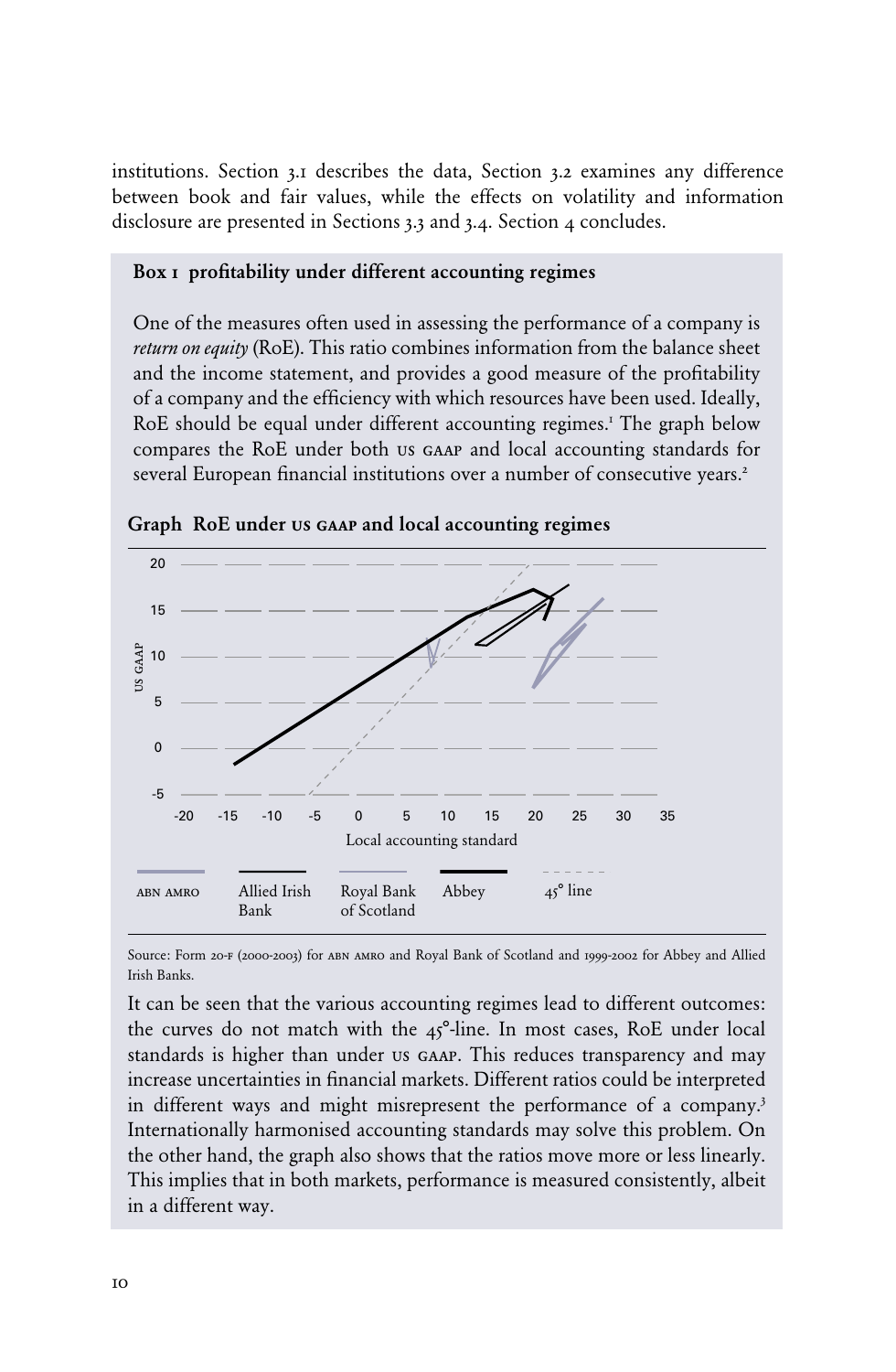# 2 Fair values

According to the IASB definition, a fair value is the amount for which an asset could be exchanged, or a liability settled, between knowledgeable, willing parties in an arm's length transaction. The latter implies it is not a forced or liquidation sale. In practice fair values are determined in different ways. The existence of an active and liquid market producing quoted market prices is important in that respect. These quoted prices determine the fair value of items for which such markets exist (i.e. mark-to-market). However, since active and liquid markets do not exist for all financial instruments, market values are not always the same as fair values. In the absence of such markets, observable prices in similar market transactions are used as proxies to determine fair values. If this is not possible either, valuation techniques, such as discounted cash flow analyses and option pricing models, are applied (i.e. mark-to-model). These techniques are based on a number of assumptions, for example regarding future cash flows, the time-value of money and other estimated contingencies, which may have implications for the reliability of the outcomes.

### 2.1 Factors influencing fair values

Since fair values are usually derived from financial markets, changes in fair values are generally caused by market factors. This section examines four factors that are likely to have a significant impact on the fair value of financial instruments: shifts of the yield curve, adjustments in equity prices, a deterioration of asset quality and a real estate crisis.

 i) An upward (downward) shift of the yield curve causes a decrease (increase) in the value of long-term assets and liabilities with fixed interest rates, as the discounted value decreases. Next to the size of the shift of the yield curve, the total effect of this valuation change on the accounting books depends on the composition of the portfolio (maturity and fixed versus variable rate contracts), the extent to which risks are hedged and the correlation between hedging instruments and hedged items. The larger the hedged risks and the better the quality of the hedge (i.e. the higher the correlation), the smaller the effect on a financial institution's income or equity. Fair value accounting takes these effects directly into account. Under the old accounting framework, valuation changes resulting from downward interest rate changes, which increase fair values, are usually not recognised. A change in the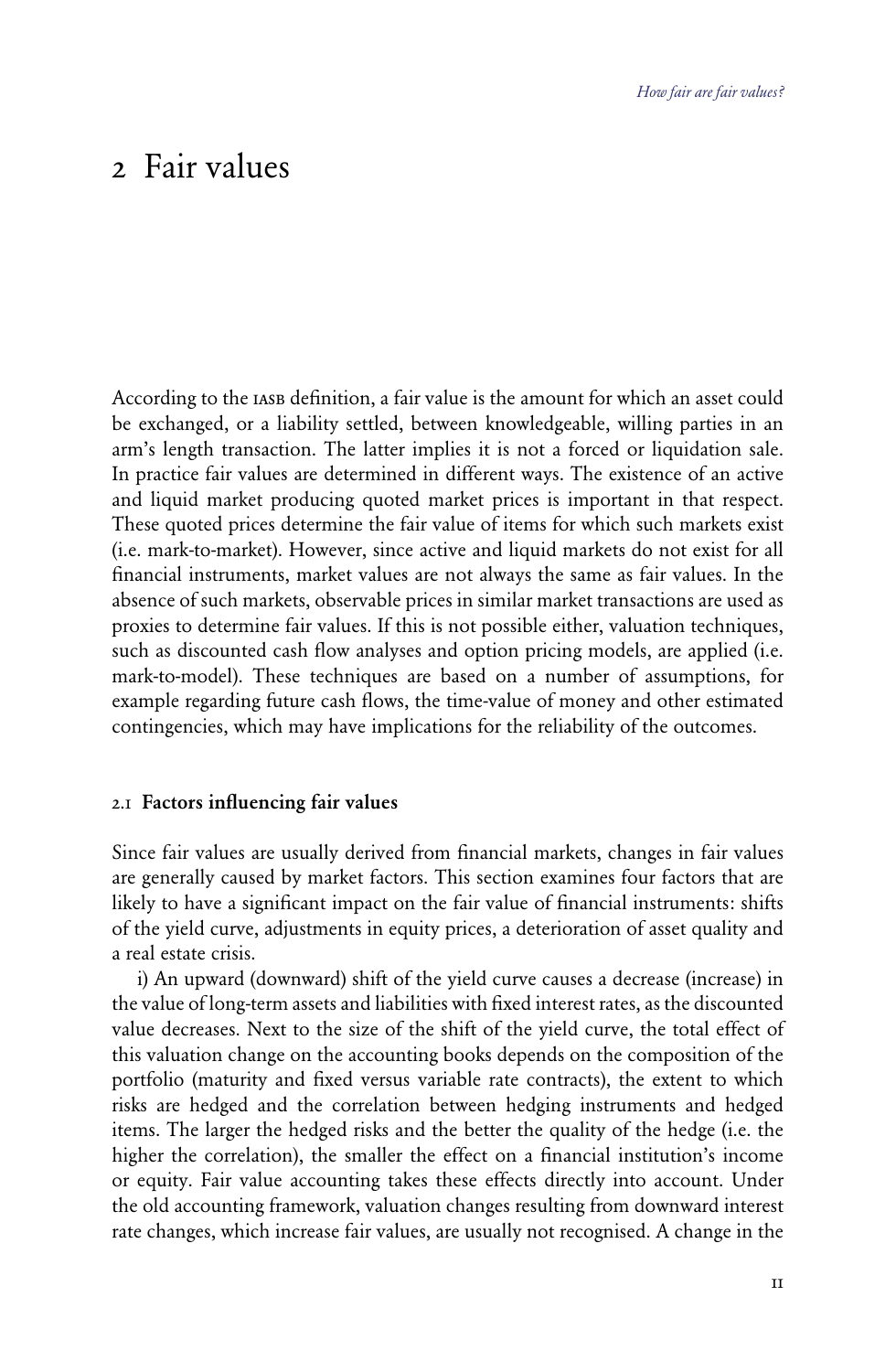long-term interest rate, through a flatter or steeper yield curve, will mainly affect contracts with longer maturities. The impact, though smaller since contracts with short-term interest rates are not affected, is comparable: a lower long-term interest rate increases fair values, but is generally not recognised under the old accounting framework. A higher long-term interest rate decreases values both under fair value accounting as well as under the old accounting framework.

 ii) Changes in equity prices are treated differently under fair value accounting and the old accounting framework. With fair value accounting, changes in share prices, even if unrealised, are recognised directly. However, the old accounting framework treats valuation changes asymmetrically. Under the locom (lower-of-costor market) principle, only downward value changes are reported in the accounts. Increases in market value are not recognised. Therefore, increasing share prices are only taken into account under fair value accounting. The effect of downward value changes under fair value accounting and the old accounting framework depends on the holding period of the equities. Given the historical upward trend of stock prices, an institution may, under the old accounting framework, hold equities at a considerable lower value in its accounts than the market value of these equities (these unrealized gains are also called 'hidden reserves'). Depending on the size of these unrealised gains, even a decrease in market value of equities may not have any effect on the accounts under the old accounting framework.

 iii) A decrease in the creditworthiness of bank's debtors generally leads to a decrease in value of the loan portfolio and debt securities. The calculated risk premiums on credit need to be raised in the new situation. The opposite occurs if the *own credit risk* of an institution increases: if the creditworthiness of the institution diminishes, the risk premium on its new borrowings increases, thereby reducing the market value of its debt. As a consequence, the institution can record a profit. This may give perverse incentives. The main difference between fair value accounting and the old framework is the timing of recognition of the effects. Under fair value accounting, a decrease in value is directly recognised and taken to the P&L account. By contrast, under the old framework, a change in value is only reported in the accounts in case of impairment (to which strict rules apply) of an asset and will a provision be created. Hence, fair value accounting has a more forward-looking character, yet volatility may increase.

 iv) A real estate crisis leads to a decrease in both the value of collateral (which implies that the fair value of the credit attached to this collateral also diminishes) and the value of real estate investments of the institution. Often, a correction on the real estate market is accompanied by an interest rate increase and decreasing creditworthiness of borrowers. Such a correlation between risks amplifies effects. Under fair value accounting, these effects are recognised immediately. Under the old accounting rules, a change in value is only reported in case of actual impairment or default. Fair value accounting is hence more forward-looking, allowing for a more timely correction. However, it may also result in higher volatility.

All in all, fair value accounting can be characterised as more forward-looking as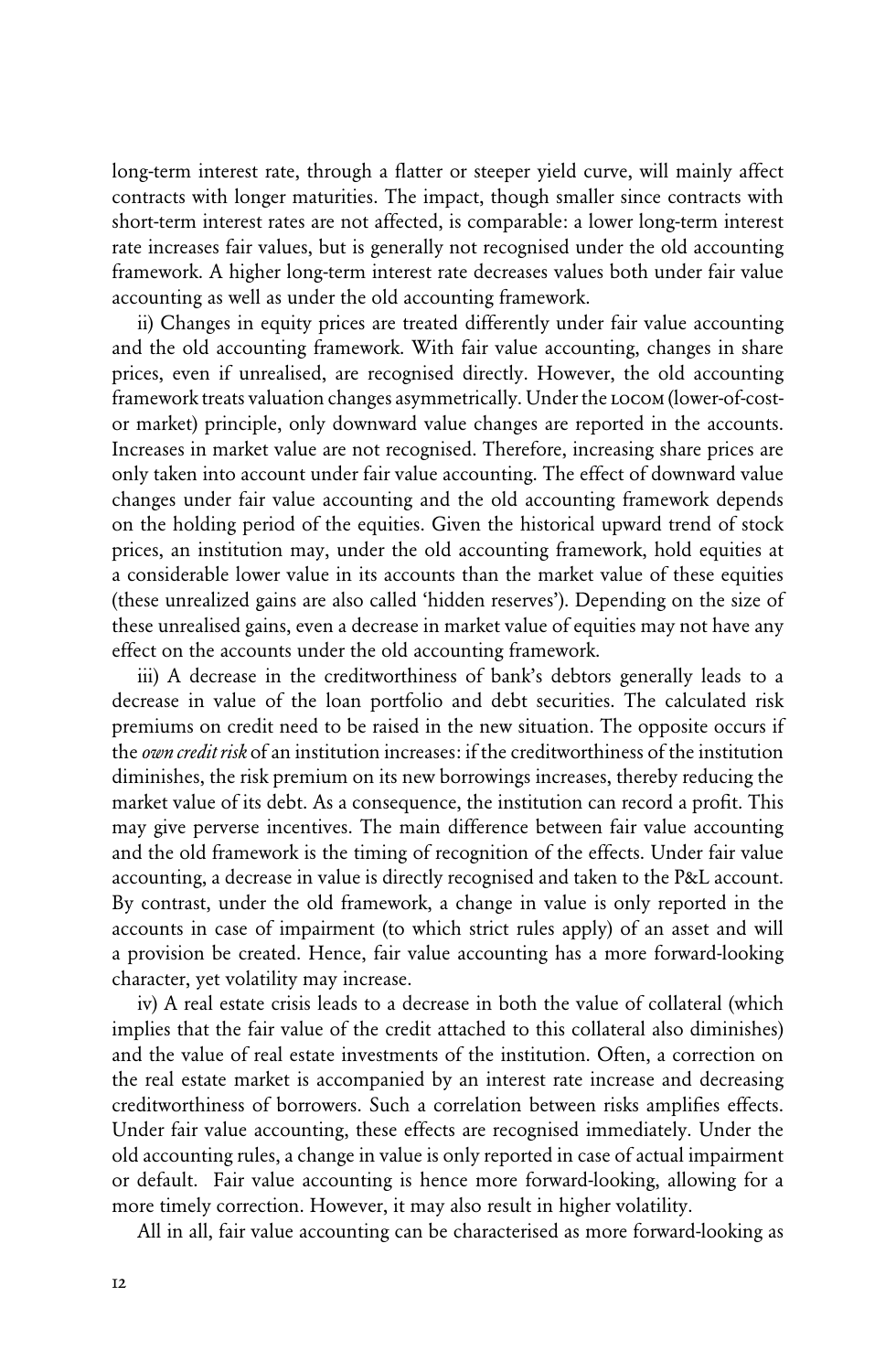value changes are recognised immediately. This may also increase volatility however. Obviously, the magnitude of the different effects depends on the composition of the balance sheet. Moreover, financial institutions will probably adjust their behaviour and risk management practices as a result of the new rules and their implications.

#### 2.2 Fair value accounting: the debate

The use of fair value accounting is not without prejudice. There are many advocates and opponents. In this section, we give an overview of the main arguments in the discussion.

### 2.2.1 *Advantages*

The main advantages of the use of fair values are the improvement of the quantity and quality of disclosed information, the increase in transparency of financial statements and the possible development of markets for financial instruments.

 Under fair value accounting, additional and more relevant information is disclosed in financial statements, which contributes to the working of financial markets by providing a greater flow of information. This is needed to guide market decisions and put investors in a position to readily identify a decrease in the soundness of a financial institution. The discipline exercised by informed and uninsured investors is complementary to supervisory control.<sup>4</sup> Moreover, the use of fair values diminishes the possibilities for manipulation and improves the transparency of financial institutions' operations by requiring the recognition of derivatives on the balance sheet. With markets for complex financial instruments growing rapidly in recent years, it is counter-intuitive that these instruments did not show up in a prominent place in the accounts yet. ias 39 will facilitate the assessment of information disclosed in the accounts. This, together with the extra disclosure provided by fair values, will provide a better picture of the performance of an institution and improve the market's ability to price risks. Furthermore, volatility arising from the use of fair values does not necessarily have to be regarded as a negative signal. If risks are appropriately priced by the market, fair values in itself provide the most relevant information about risk management policies. Any resulting volatility is not (artificially) created; ias 39 merely discloses it. Markets can then use this additional information which can provide an early warning for the build-up of excessive risks.<sup>5</sup> In addition, proponents of fair value accounting claim that it will lead to the improvement of markets for financial instruments. Whilst active and liquid markets exist for financial instruments such as debt securities, derivatives and equity shares, there is no market of substance for loans and deposits throughout Europe. ias 39 can provide an incentive for the development of these active and liquid markets. This will contribute to a better spread of risks over the financial system, thereby increasing its stability and strength.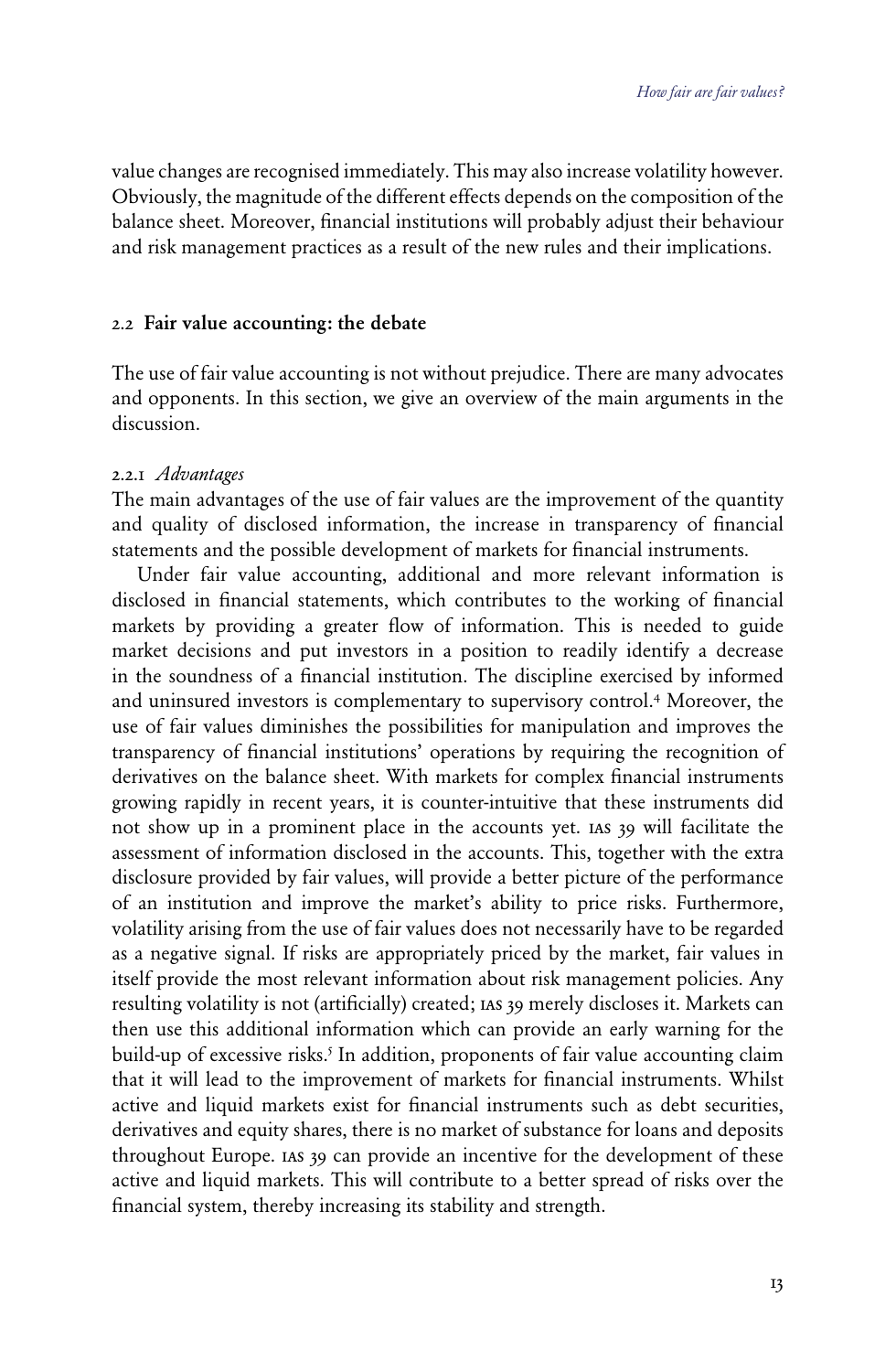#### 2.2.2 *Disadvantages*

The disadvantages of fair value accounting and ias 39 can be found in the areas of measurement and reliability, pro-cyclicality, volatility and in the more fundamental discussion about the role of banks in maturity transformation.

 As mentioned, Europe lacks active and liquid markets for numerous financial instruments. The application of models and techniques to estimate fair values for these instruments implies reliance on assumptions. However, inadequate models and assumptions as well as manipulation can lead to false or irrelevant values and 'artificial' volatility that could erroneously affect conclusions and decision-making. Moreover, banks claim that ias 39 does not reflect the way they manage risks. Thus, fair value accounting will lead to reports that do not provide a relevant picture of the risks banks encounter. Besides, the fact that ias/ifrs is still a mixed-measurement model<sup>6</sup> will also lead to 'artificial' volatility. The use of full fair value accounting eliminates this volatility. However, volatility resulting from fluctuations in market values and models and techniques still remains then. Furthermore, unrealized profits or losses are included in the accounts. Hence, the volatility arising from the introduction of ias 39 is a combination of real economic risks and valuation methods and it is very difficult, if not impossible, to discern the two. On the other hand, one could also argue that it is also difficult to discern these effects under a more traditional accounting system, where little volatility is present.

 In addition, opponents of the use of fair values claim that the increased 'economic' volatility of income and equity can amplify the pro-cyclicality of the financial system. For instance, in times of recession when income declines, market participants may judge a bank's creditworthiness less favourably under fair value accounting. This could then result in lower bank stock prices, leading to a higher cost of capital and possibly a bank run. These effects are amplified when *bubbles* are formed on the market and fair values deviate strongly from fundamental values.

 Moreover, as a result of fair value accounting the returns of financial institutions become more sensitive to interest rate movements. An interest rate change influences the fair value of long-term financial instruments more than the value of shorter-term instruments. Valuation changes are taken directly to the p&L account, so the use of short-term instruments becomes more attractive under ias 39. On the one hand this leads to more stable balance sheets, as the duration of assets and liabilities are better matched. However, if financial institutions provide less long-term financial instruments, their traditional role in maturity transformation diminishes. A decline in the supply of long-term finance causes risks previously taken by financial institutions to be transferred to individuals, who in general are less able to carry these risks. This may negatively affect the growth and stability of the economy.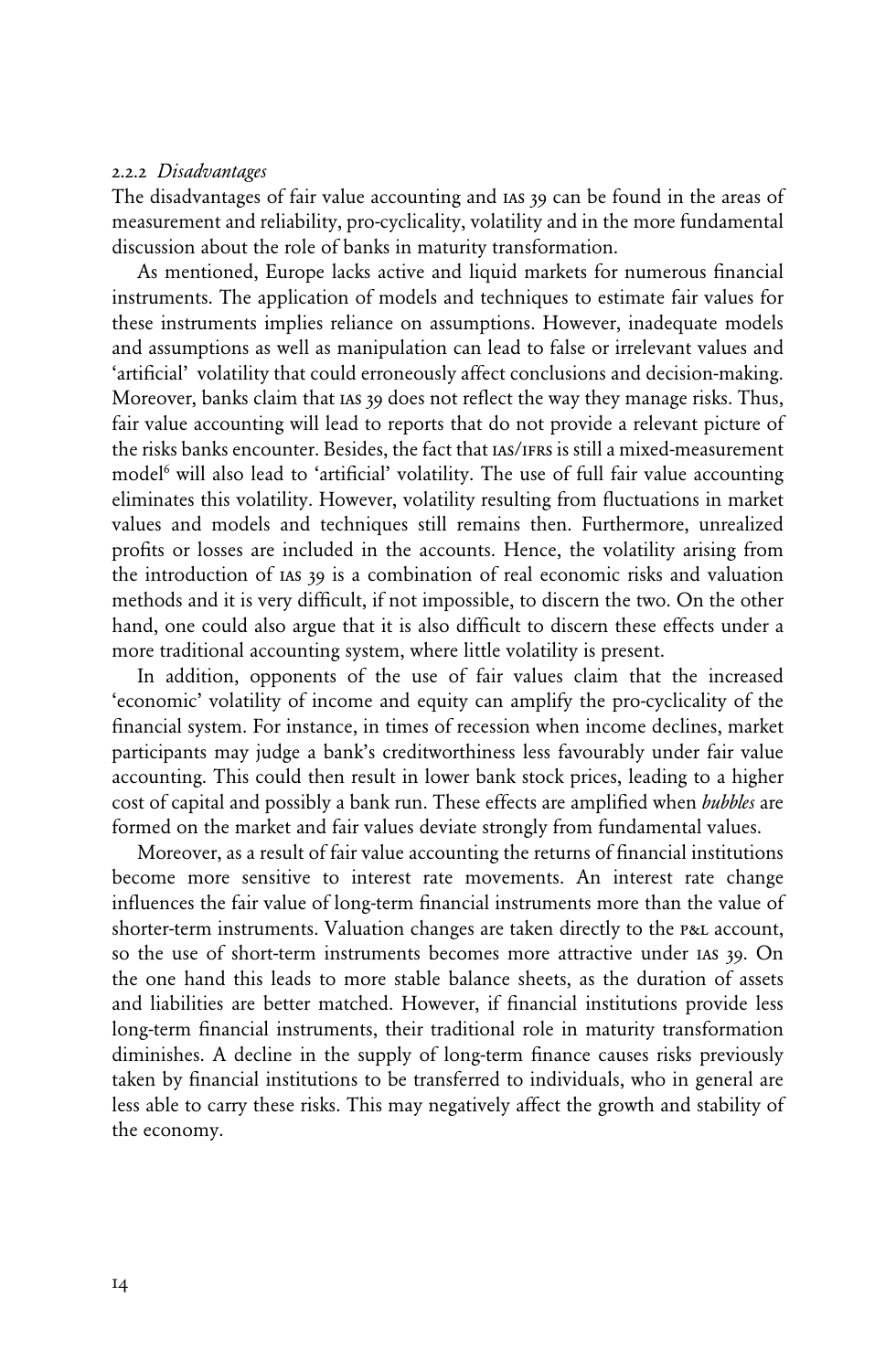### Box 2 derivatives

According to old standards, derivatives are classified as off-balance sheet instruments. Derivatives held for trading purposes were valued at fair value, while derivatives held for risk management (hedging) were valued similar to the hedged item (mostly at book value). According to the new accounting standards practically all derivatives have to be recorded as on-balance sheet instruments at fair value. The attention for the treatment of derivatives in ias/ifrs can be attributed to the growing use: the market for orc-derivatives increased by more than 80% between 2000 and 2003.<sup>7</sup> Also, the build-up of speculative positions through derivatives may not have been visible under the old standards, as highlighted by recent accounting scandals.

 The largest part of the derivatives portfolio of six large European financial institutions is held for trading purposes (table below). As the core business of both banks and insurance companies implies running interest rate risk, it is not surprising that most derivatives are related to interest-rate transactions. Derivatives related to currency- and other transactions<sup>8</sup> represent only a small part of the total derivatives portfolio. As these data are based on *contracted*  amounts (which are commonly used as an indication for the size of derivatives activities), they do not however provide a good risk measure. Contracted amounts do not represent the actual exchanged amounts between market parties and hence do not give a reliable indication of the exposure with respect to derivatives.<sup>9</sup> Contracted amounts therefore overrate the possible credit- and market risk related to derivatives. The actual risk consists of the costs related to the default of a counterpart. This is only a fraction of the contracted amounts.

|                 |                | Abbey ABNAMRO Barclays |                | Fortis         | <b>ING</b>     | <b>RBS</b>     |
|-----------------|----------------|------------------------|----------------|----------------|----------------|----------------|
| Trading         | 83             | 95                     | 95             | 64             | 76             | 98             |
| - interest rate | 87             | 79                     | 85             | 83             | 73             | 81             |
| - currency      | 6              | 19                     | 10             | 12             | 23             | 18             |
| - other         | $\overline{7}$ | $\overline{2}$         | 5              | 6              | $\overline{4}$ | $\mathbf{1}$   |
| Non-trading     | 17             | 5                      | 5              | 36             | 24             | $\overline{2}$ |
| - interest rate | 76             | 15                     | 95             | 97             | 92             | 82             |
| - currency      | 23             | 85                     | $\overline{4}$ | $\overline{2}$ | $\overline{7}$ | 16             |
| - other         | 1              | $\Omega$               | $\overline{2}$ | 1              | 1              | 2              |

Table Composition of derivatives portfolio (2003)

Source: Form 20-F (2003)

Per cent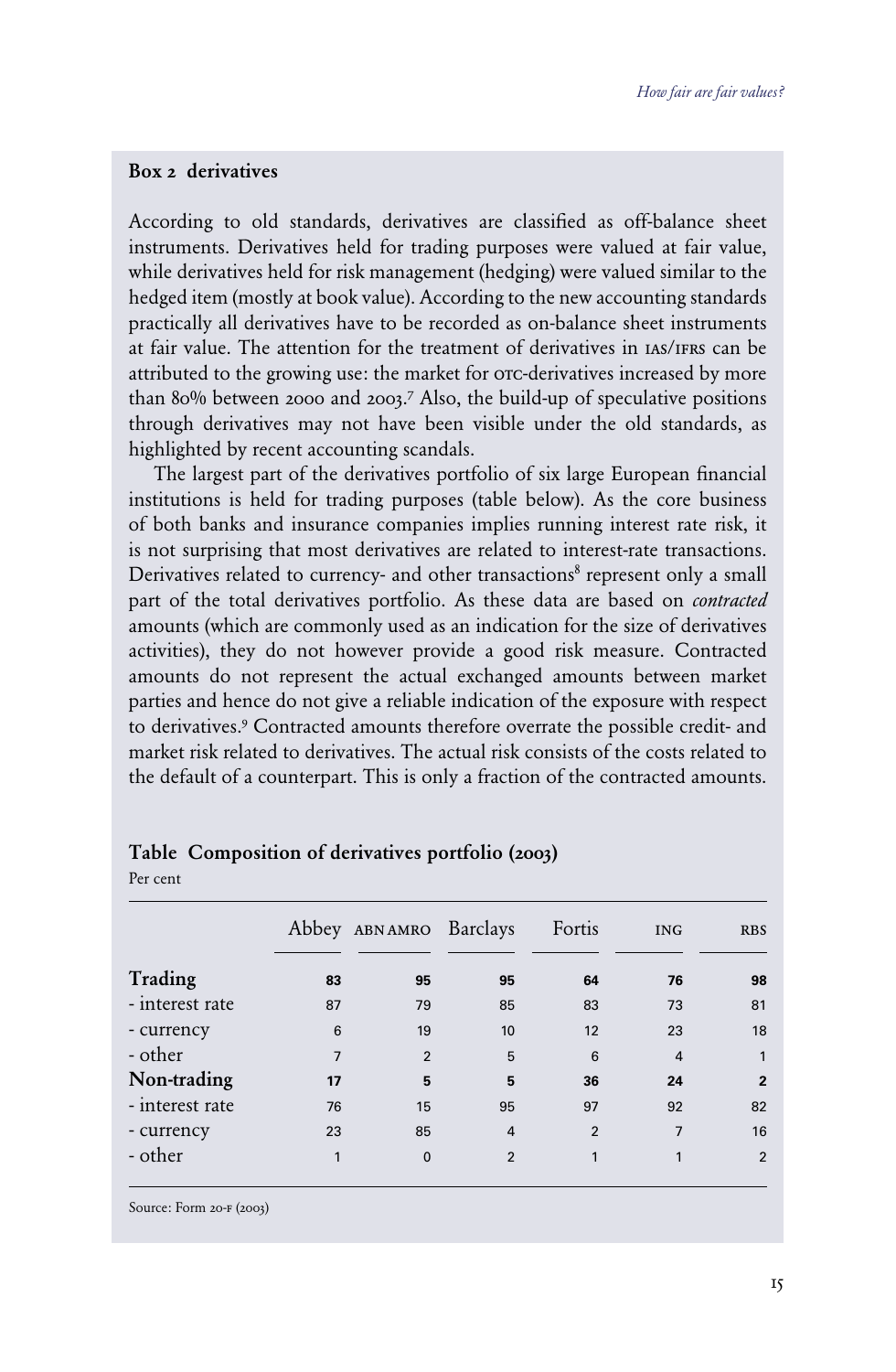Although the treatment of derivatives for risk management purposes in IAS/IFRS receives a lot of attention, these derivatives only form a small part of the total derivatives portfolio of these six institutions. The effects of the new standards on these derivatives therefore depend mainly on the regulations concerning hedge accounting (see section 2.3). Derivatives held for trading purposes will become on-balance sheet instruments, but are already accounted for at fair value, implying no effective change under  $\text{IAS/IFRS}.$ 

#### 2.3 Implications for banks

Fair value accounting (IAS 39) will have a considerable influence on banks' accounts. This is mainly due to the duration mismatch of assets and liabilities, which causes the two sides of the balance sheet to be affected differently by interest rate changes. Especially in the field of risk management (and more specifically hedge accounting) changes are significant. The way banks will interpret the new standards and to what extend hedge accounting and the fair value option will be used is not yet clear. It thus remains difficult to predict the full consequences of ias 39.

 Firstly, derivatives held for risk management purposes can be classified as hedge instruments under the new standards. But only under strict circumstances can derivatives be recognised as 'effective hedge instruments'10. Under hedge accounting, three categories of effective hedge instruments are distinguished: fair value hedges, cash flow hedges and net investment hedges. In the case of fair value hedges, ias 39 requires changes in the fair value of the *derivative* to be recognised in income, while for cash flow hedges and net investment hedges changes are to be recognised in equity. *Hedged items* must be stated at fair value under a fair value hedge with changes recognised in income, while under cash flow hedges and net investment hedges these items are stated at book value. The actual characteristics of the financial instrument influence the possibility to apply a cash flow or fair value hedge though. Still, the choice to apply hedge accounting is a strategic one for banks. For example, in the short run volatility in income can be reduced in the case of cash flow hedges. Value increases are more pronounced in both the balance sheet and the income statement when fair value hedges are used. This different treatment makes statements more difficult to compare (see box 3 for an explanation).

 A second implication concerns the categorisation of assets. There exist four classes of financial instruments. The classes consisting of held-to-maturity investments and loans and receivables are valued at amortised cost. Financial instruments measured at fair value with value changes accounted for in income consist of financial assets and liabilities held-for-trading, derivatives and instruments designated by the entity at inception as at fair value through profit and loss. The last category of availablefor sale instruments is formed by all other non-derivative financial instruments that do not fall in any of the other categories, and are valued at fair value though equity.<sup>11</sup> It can be expected that this category will largely consist of interest-bearing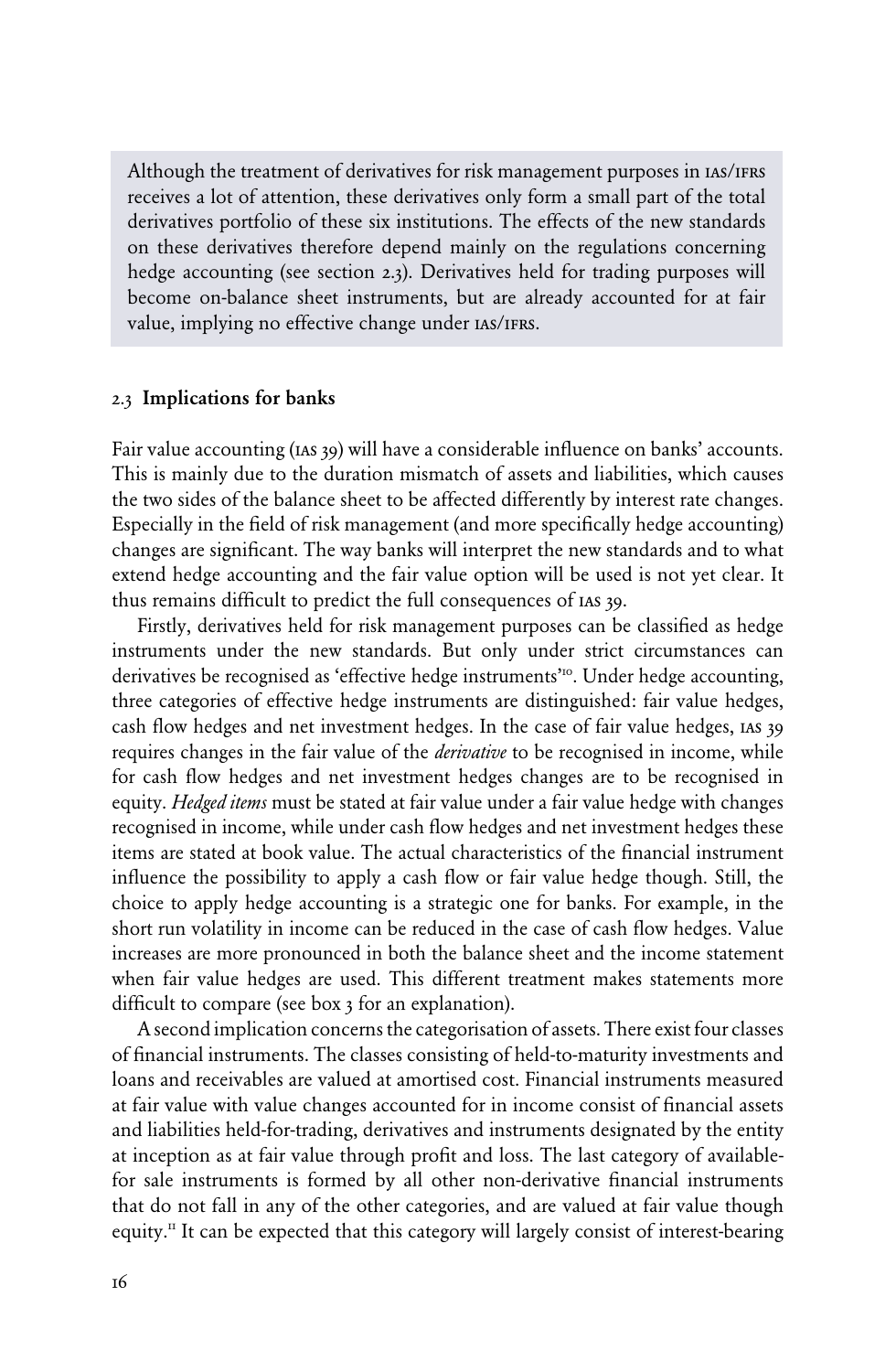securities, which were part of the investment portfolio under the old system. On the liability side there exists one category called non-trading liabilities, (and which are not designated at fair value through profit and loss) which is also measured at amortised cost. This categorisation implies first of all a change in reporting format. But more importantly, it also implies a change in management practises as banks will manage this categorisation more strictly.

 Thirdly, the fair value option is one of the most discussed implications of ias 39. Initially, this option gave banks the possibility to value any (interest-bearing) financial instrument at fair value, with changes reported in income. The option however can only be applied at acquisition or creation of an asset or liability, and is irreversible. Many parties have criticised such an 'open' fair value option.<sup>12</sup> It is for example conceivable that the option will not be used for risk management purposes, but under pressure of investors will be applied to larger parts of the balance sheet. In addition, the non-verifiable nature of the fair value of many instruments has been criticised. In June 2005, the IASB has adopted a revised version of the fair value option. Now, a link to a documented risk management or investment strategy is one of the requirements for applying the option,<sup>13</sup> while also the importance of reliable fair values is stressed. The Basel Committee on Banking Supervision stressed the high importance of sound risk management and control processes for banks using the fair value option in its consultative paper on 'Supervisory guidance on the use of the fair value option' (July 2005).

 Lastly, implementation of the new accounting rules requires substantial efforts (for example in the form of disclosure requirements) and a higher administrative burden.

### Box 3 Cash flow hedges vs. fair value hedges under ias 39

The treatment of hedge accounting under IAS 39 implies a strategic choice for banks. The distinction between the treatment of fair value and cash flow hedges<sup>14</sup> prescribed by 1As 39, complicates the management of hedges and the comparability of accounts, as the impact of these hedges on equity and income differs considerably. The following example illustrates this.

 A bank finances a fixed-rate asset with a variable-rate liability. To hedge the interest rate risk on the variable rate, an interest rate swap is bought. The swap consists of the payment of a fixed rate and the receipt of a variable rate. Under old accounting standards the swap is valued in the same way as the hedged item. Under ias hedge accounting, the bank is obliged either to 1) hedge any value changes of the interest rate risk (fair value hedge) or to 2) stabilise cash flows (cash flow hedge). Consider the following: at  $T<sub>o</sub>$  the values of the asset and liability are equal to 5000. This is the historical cost or book value. At  $T_{1}$ the *fair value* of the asset decreases to 4500 en the value of the swap becomes 400. Turnover and operating expenses are supposed to be equal and hence do not affect income.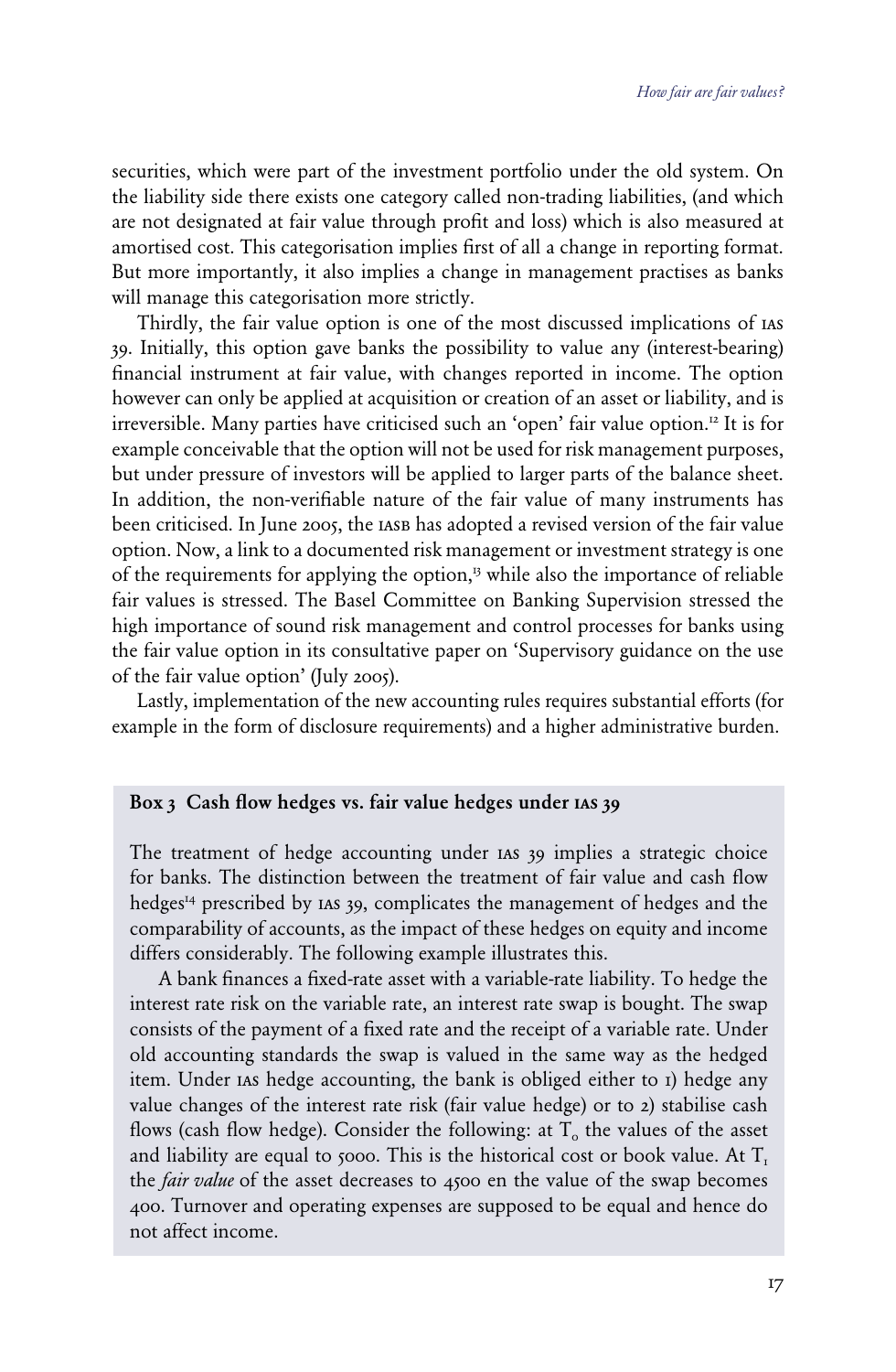# *Fair Value Hedge*

With fair value hedging both the swap and the asset are valued at fair value. Value changes are taken to income. The decrease in value of the asset then forms a loss. The fair value change of the swap represents a gain. On balance a loss of 100 remains; this is also called *hedge ineffectiveness* as the interest rate risk is not completely hedged. ias 39 sets strict requirements with respect to hedge ineffectiveness. The loss however is not realised (as long as the asset is not sold) and is only an accounting loss. Thus, fair value hedges may lead to more volatile income statements (table 1a).

| <b>Balance Sheet</b>           |      |                              |                | P&L-account |                                               |               |
|--------------------------------|------|------------------------------|----------------|-------------|-----------------------------------------------|---------------|
| Asset<br>Interest<br>Rate Swap | 4500 | Liability<br>400 Profit/Loss | 5000<br>$-100$ |             | Value change<br>asset<br>Value change<br>swap | $-500$<br>400 |
|                                | 4900 |                              | 4900           |             |                                               | $-100$        |

# Table 1a Accounts at T<sub>I</sub> with fair value hedge

# *Cash Flow Hedge*

With cash flow hedging the volatility of future cash flows is hedged. Value changes of the interest rate swap (the hedge) are taken directly to equity, while the hedged item is stated at book value on the balance sheet. At first only the equity value increases by 400 because of the increase in value of the swap, and there is no effect on income. In fact, in this case not the asset, but the liability is hedged. The value change of the swap is only taken to income at maturity or sale of the asset. Thus, cash flow hedges may lead to more volatile balance sheet statements (table 1b).

# Table 1b Accounts at T1 with cash flow hedge

Balance Sheet

|                   | 5400 |                | 5400 |
|-------------------|------|----------------|------|
| Rate Swap         |      | 400 Equity     | 400  |
| Asset<br>Interest |      | 5000 Liability | 5000 |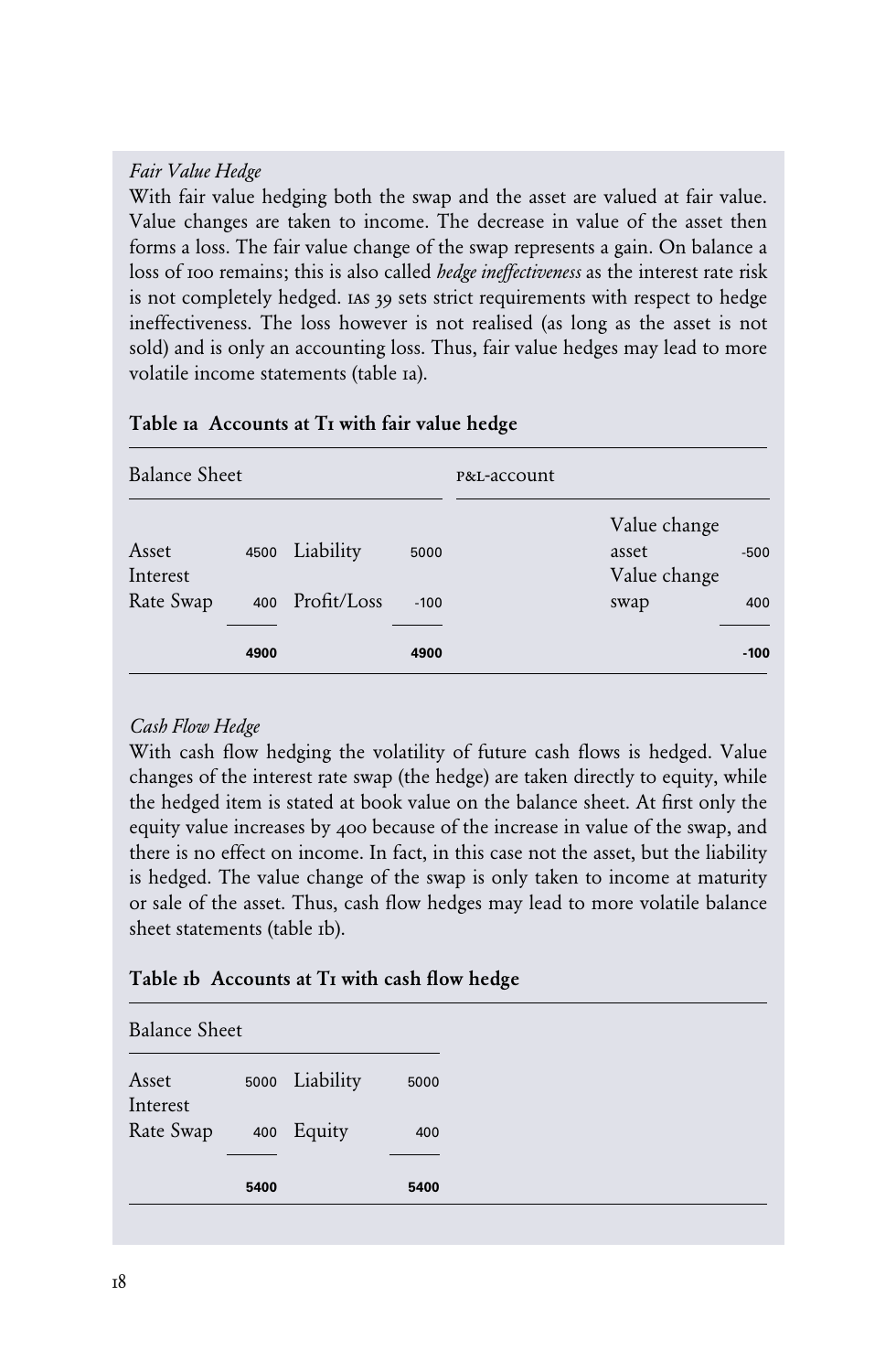If, based on the characteristics of the financial instrument, a choice between a cash flow hedge or a fair value hedge is possible, this implies a strategic decision for more volatile income or balance sheet statements. Next to that, as a result of the different choices made by banks, hedge accounting will complicate the comparability of income and equity for users of annual accounts.

#### 2.4 Implications for insurance companies

The new international accounting standards have a different impact on insurance companies, since the structure of their balance sheet differs from that of banks. While banks mainly set long-term assets (such as mortgages) against short-term liabilities (such as current accounts deposits), insurers' balance sheets primarily reflect relatively liquid assets (investments) and long-term liabilities (claims of policyholders).

 Under current standards, large parts of assets are already measured at fair value, while provisions related to insurance contracts are recorded at book value. However, under current accounting standards, recognition of assets and liabilities generally needs to be based on similar grounds. Under the future ifrs 4, which deals with insurance contracts and is to be applied to *all* insurance contracts<sup>15</sup>, this principle is abandoned and assets and liabilities are to be measured separately.

Although the insurance standard of the IASB is not yet finished, it is clear that fair value accounting will be more common under the new standards. Insurance contracts will have to be measured at fair value, implying that technical provisions (reservations for future payments) will have to be marked-to-market/market-tomodel. This should give a more transparent view of the actual risks. However, doubts have arisen over the relevance of these fair values: insurance is a long term business and fair values only present point in time valuation. Also, there is no reliable market for many insurance contracts. Valuation will therefore heavily rely on models based on for example expected cash flows, taking into account specific actuarial risks, surrender values and probability estimates. Additionally, valuation at fair value is difficult for insurance contracts not sold (and analysed) in large numbers.

 Like banks, insurance companies fear an increase in the volatility of income and equity as a result of the new standards, and it is not yet clear how investors will respond to this volatility. Given the nature of their obligations (which are difficult to manage and predict), the reports of insurance companies are already difficult to interpret; especially since national accounting standards vary considerably. The new standards will make accounts easier to compare, but the response to a possible increase in volatility remains crucial. In addition, it can be expected that insurance companies will change their policies in order to minimise volatility. To achieve a better match between assets and liabilities, insurance companies are likely to develop a more risk-averse investment policy. On the one hand this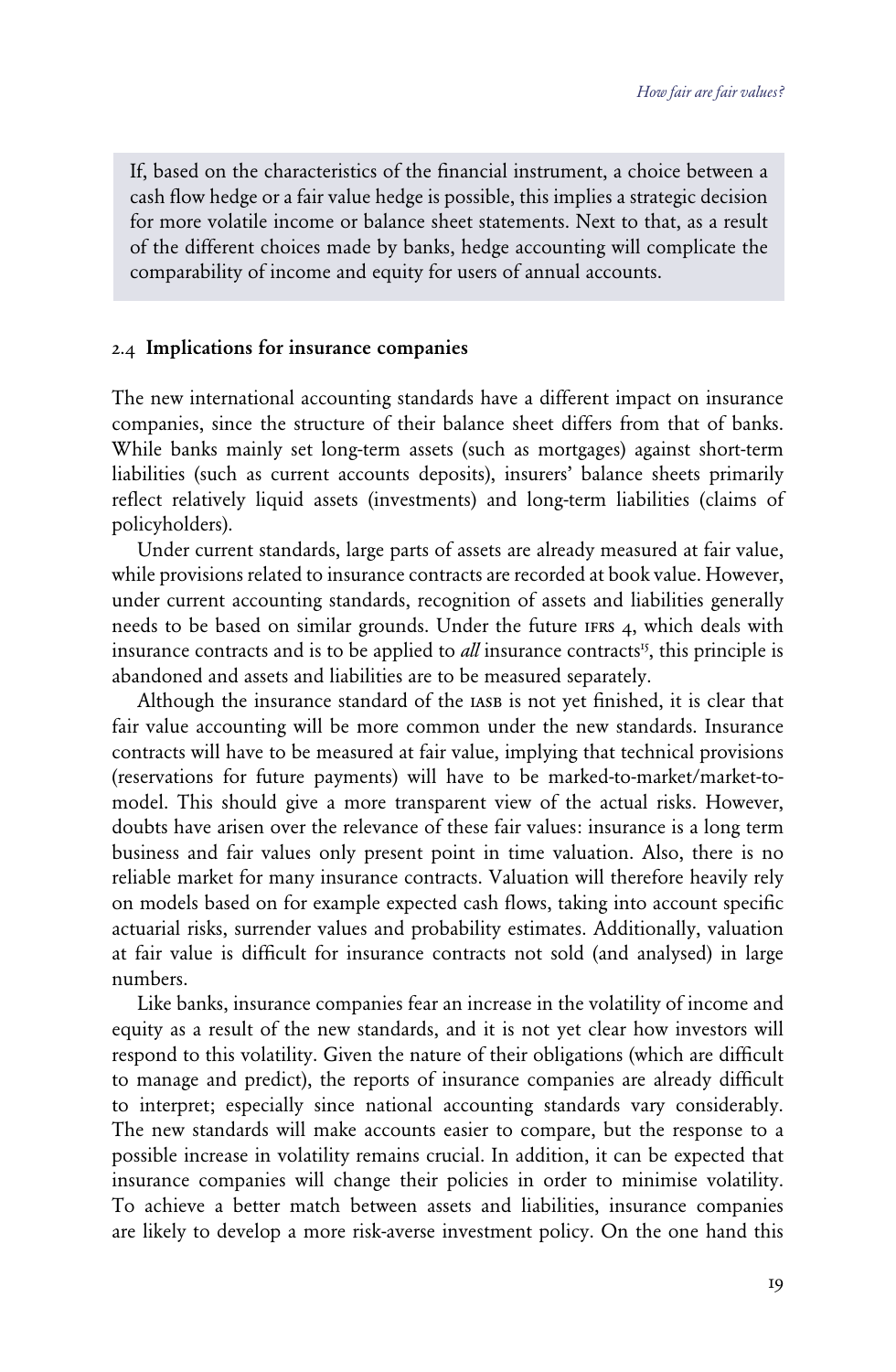implies lower profitability, but on the other hand it also means a better protection of policyholders against large fluctuations in income and equity of the insurance company. Still, such a strategy implies investment in long-term products, which at the moment do no exist on a large scale. In the Netherlands the Financial Assessment Framework (FTK, Financieel Toetsingkader), which applies to pension funds as of 2007, already requires the use of fair values for liabilities and investments. It also lays out regulations intended to lead to improved transparency and comparability of accounting information.

 To conclude, fair value accounting will also have a significant impact on insurance companies. The exact consequences are difficult to predict, because ifrs 4 is still under discussion. It can be expected however that the accounts of insurance companies will become more volatile, leading to (risk-management) policy changes.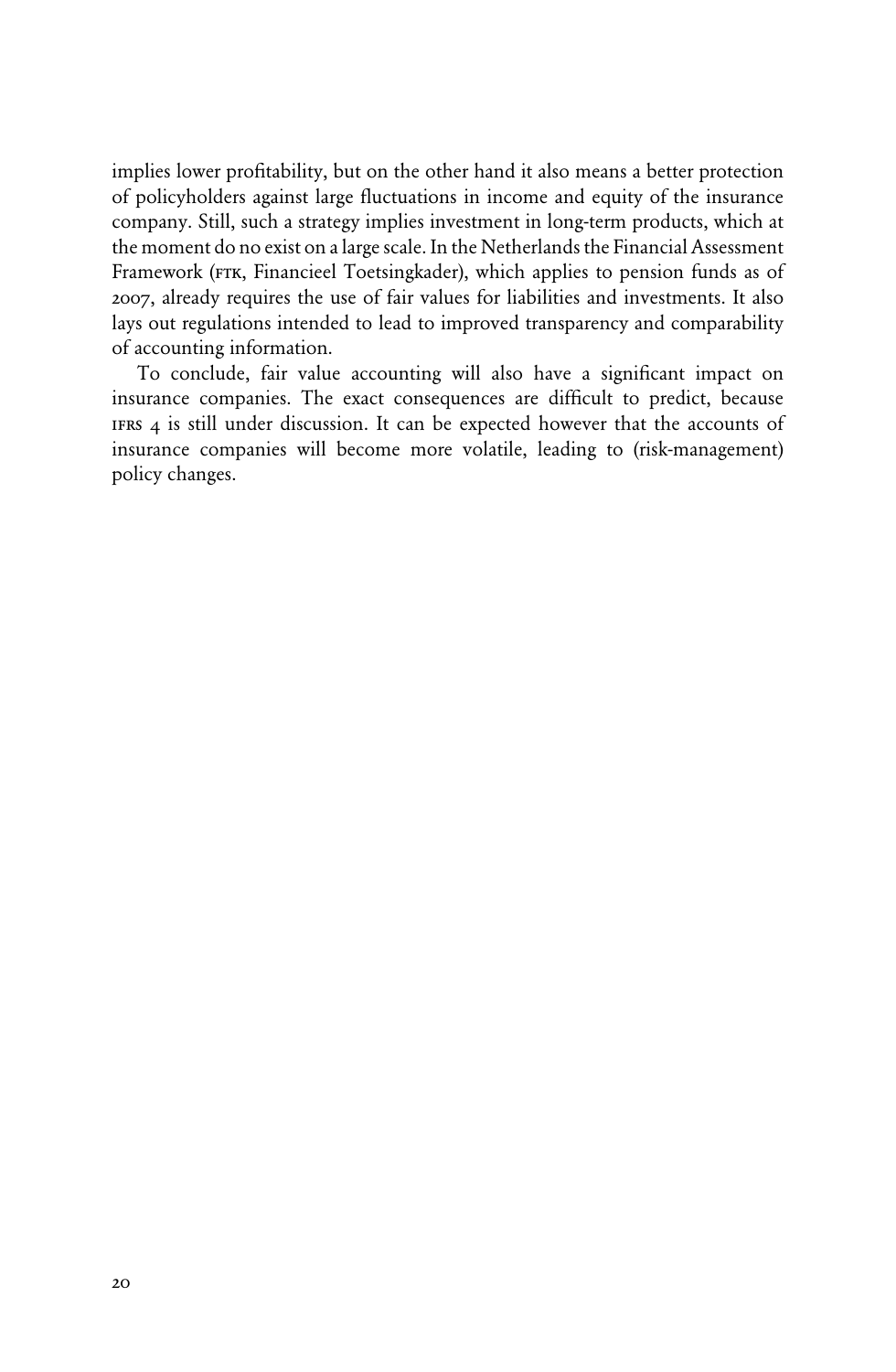# 3 Comparative analysis of European institutions with a us listing

As becomes clear from the second Section, the main disadvantage of the use of fair value accounting is the expected increase in (artificial) volatility of financial institutions' income and equity. The main advantage that fair values are anticipated to bring is their higher informational content compared to book values. In this section, we assess the importance of both issues empirically.

 For financial markets and supervisory authorities it is important to gain insight in the sources of financial statement volatility in order to properly assess the risks of an institution. Estimating the (additional) volatility that could arise under ias 39 is troublesome, because of the lack of comparable public data on the valuation of financial instruments under the new standards. Next to that, use of the fair value option is still under discussion. As said, it is also expected that financial institutions will change their risk management-policies in order to mitigate the effects of the new rules.

 In the United States, disclosure of the fair values of financial assets and liabilities is required since the introduction of sfas 107 in 1992, while the impact of derivatives needs to be recognised in equity or in income. Because of this, us gaap is, with regard to fair values, in many aspects comparable to ias (see table 1 for an overview). However, one drawback of us gaap is that it is a mixed-measurement system as well. Any volatility arising from a comparison of the different systems may be attributed to this mixed-measurement, and may not be related to the use of fair values. On the other hand, ias/ifrs is also a mixed-measurement system. Non-us firms listed on a us stock exchange need to file their annual account with the sec, in which the regulations are met and any deviations between local accounting standards and us gaap are explained (Form 20-f). In addition, various key figures (net income, shareholders' equity and total assets) need to be measured following us gaap, and any deviations with local standards need to be accounted for as well. The expected impact of fair value accounting on volatility of equity and income, ceteris paribus, can therefore be estimated using the 20-f files from institutions with a listing on both an us and a local stock exchange.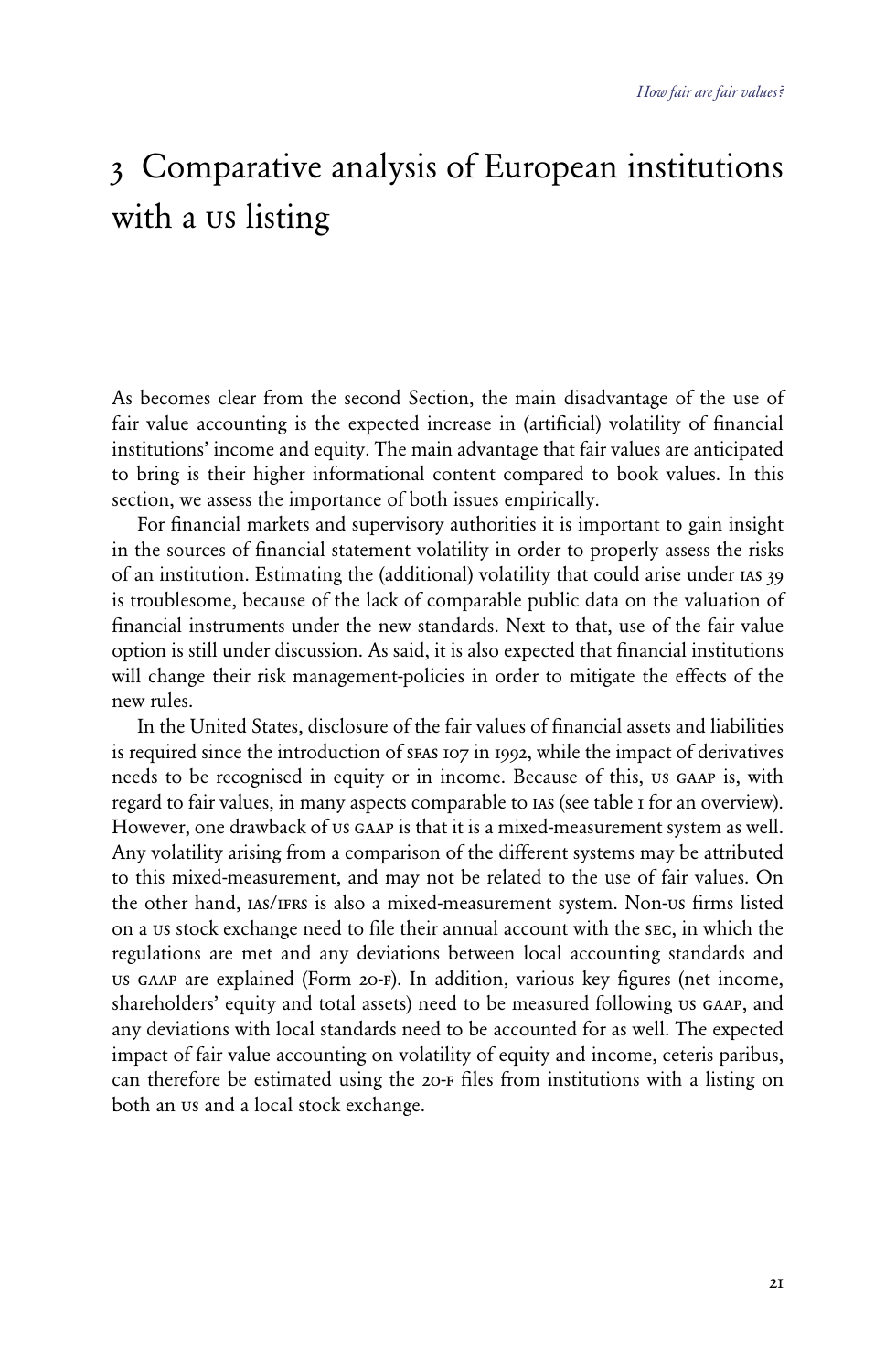|                                                           | <b>IAS/IFRS</b>                                                                                                                                                                                | US GAAP                                                | Dutch GAAP                                                                  |
|-----------------------------------------------------------|------------------------------------------------------------------------------------------------------------------------------------------------------------------------------------------------|--------------------------------------------------------|-----------------------------------------------------------------------------|
|                                                           |                                                                                                                                                                                                |                                                        |                                                                             |
| Financial Instruments<br>Basis                            | principle-based                                                                                                                                                                                | rule-based                                             | principle-based                                                             |
|                                                           |                                                                                                                                                                                                |                                                        | No specific guidelines                                                      |
| - Trading purposes                                        | Fair value via income statement                                                                                                                                                                | Idem <sub>IAS/IFRS</sub>                               | Non-trading: historical cost<br>Trading: fair value                         |
| - Available for sale                                      | Fair value via income statement or shareholders' equity<br>(non-reversible choice at initial recognition)                                                                                      | Fair value via<br>equity                               |                                                                             |
| - Originated loans/deposits                               | (Amortised) cost                                                                                                                                                                               | (Amortised) cost (Amortised) cost                      |                                                                             |
| Created by other institution<br>Held to maturity<br>Other | (Amortised) cost                                                                                                                                                                               | (Amortised) cost (Amortised) cost                      |                                                                             |
| Derivatives                                               | Fair value via income statement                                                                                                                                                                | Idem IAS/IFRS                                          | - Non-trading (risk-management):<br>Trading: fair value<br>(amortised) cost |
| Hedge Accounting                                          | Hedge accounting only if highly effective                                                                                                                                                      | Idem IAS/IFRS                                          | similar to valuation hedged item<br>Valuation hedging instrument            |
| - Fair value hedge                                        | Hedging instrument and hedged item at fair value via<br>income statement                                                                                                                       | Idem IAS/IFRS                                          |                                                                             |
| - Cash flow hedge                                         | Hedging instrument at fair value with effective part initially Idem IAS/IFRS<br>to equity (later to income) and ineffective part to income<br>statement                                        |                                                        |                                                                             |
| - Net investment hedge                                    | Hedging instrument at fair value with effective part initially<br>statement if derivative; otherwise ineffective part via equity<br>to equity (later to income) and ineffective part to income | always to income<br>ineffective part<br>Idem IAS/IFRS; |                                                                             |

Table 1 Differences between IAS/IFRS, US GAAP and Dutch GAAP  $\mu$  Table 1 Differences between  $\mu$ s/IFRS, us gaap and Dutch gaap

Source: KPMG (2002) Source: KPMG (2002)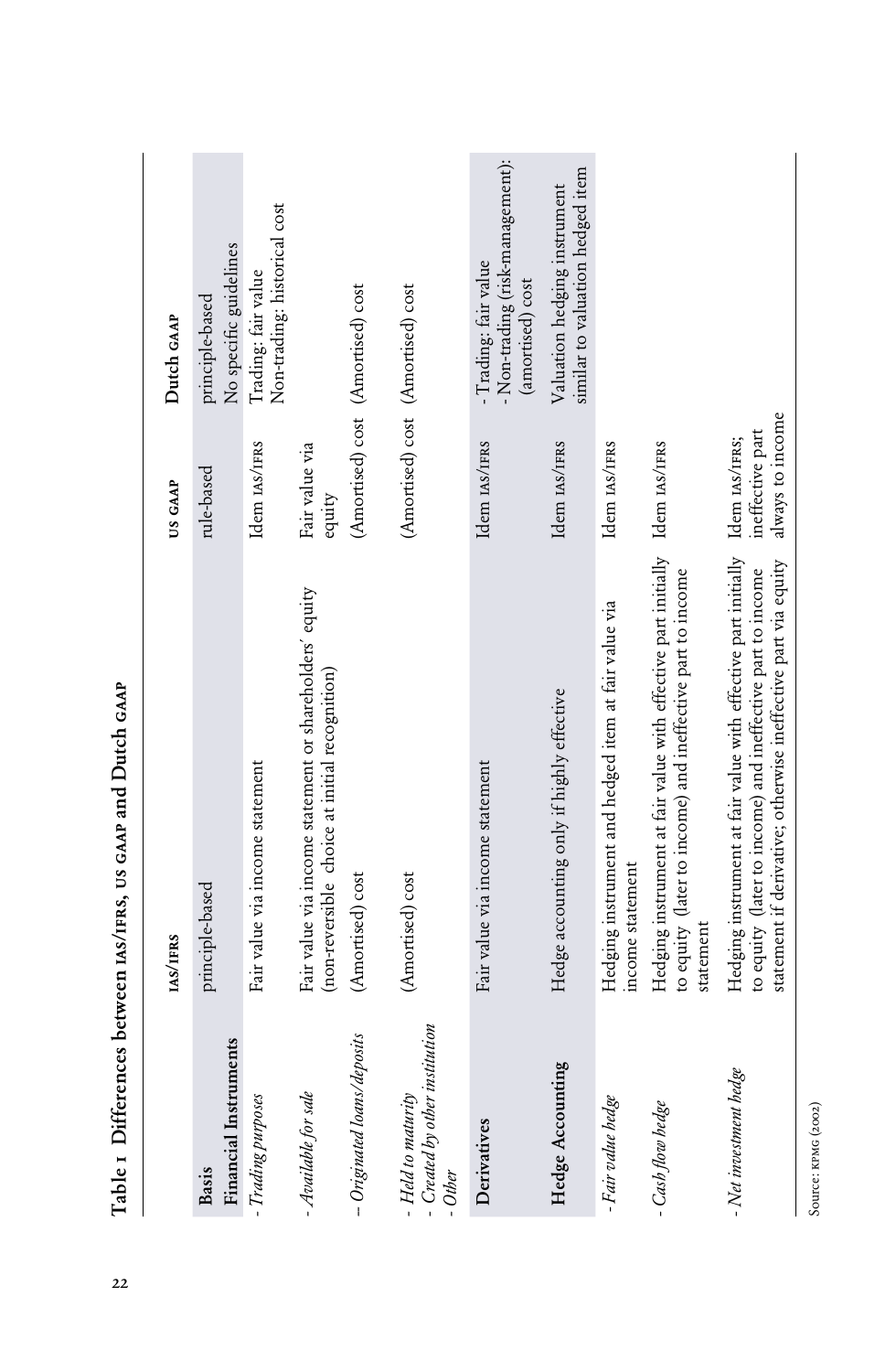#### 3.1 Data

We collected 20-F files for 14 European financial institutions containing data for the years 1998-2003. From these files, we used the statement *Fair value of financial instruments*, in which both the book value and the fair value of financial instruments are stated (2000-2003). Also the book value and fair value of total assets, shareholders' equity and net income (1998-2003) were collected.

 The financial assets from the statement are classified into five categories: *cash and interbank lending*, *loans*, *securities*, *derivatives* and *other*. Financial liabilities are classified into four categories: *deposits and interbank lending*, *securities*, *derivatives* and *other*. With respect to derivatives, no distinction has been made between derivatives held for trading and derivatives held for risk management purposes.

 The institutions differ considerably in terms of activities. Aegon and axa are predominantly active in insurance; their banking activities are limited. Banco Comercial Portugues (bcp), ing Group and Allianz can be defined as 'real' financial conglomerates, since the division of their banking and insurance activities is roughly 50/50. The insurance arm of Fortis amounts to approximately 20% of total assets. The remaining institutions, Allied Irish Banks (aib), Royal Bank of Scotland (rbs), Abbey National, abn amro, Banco Santander Central Hispano (Santander), Barclays, Deutsche Bank and National Bank of Greece (NBG) are mostly active in banking.

 Data have been stated per institution. Because of the differences in size and composition of their activities, aggregation of data could influence results, possibly leading to false conclusions. Besides, the methods for determining fair values may differ between countries and institutions as a result of differences in accounting standards. Furthermore, us gaap differs in other aspects from ias/ifrs, such as the treatment of goodwill and pension liabilities. Also, the period under investigation was a turbulent period with a downturn in financial markets and mea activity. Therefore, comparisons between institutions can only be made with caution and the above considerations need to be taken into account when interpreting the results.

### 3.2 Book and fair values

An analysis of the differences in the valuation of financial instruments at either book value or fair value shows that considerable differences between book and fair values exist. Table 2 shows the size of these differences in book and fair values of net financial assets related to shareholders' equity and total assets. As a large part of financial institutions' total assets consists of financial instruments, large differences in valuation could theoretically have a relatively large impact on the balance sheet total. However, the revaluation of net financial assets is small in terms of total assets, while in nearly all cases, when compared to shareholders' equity, the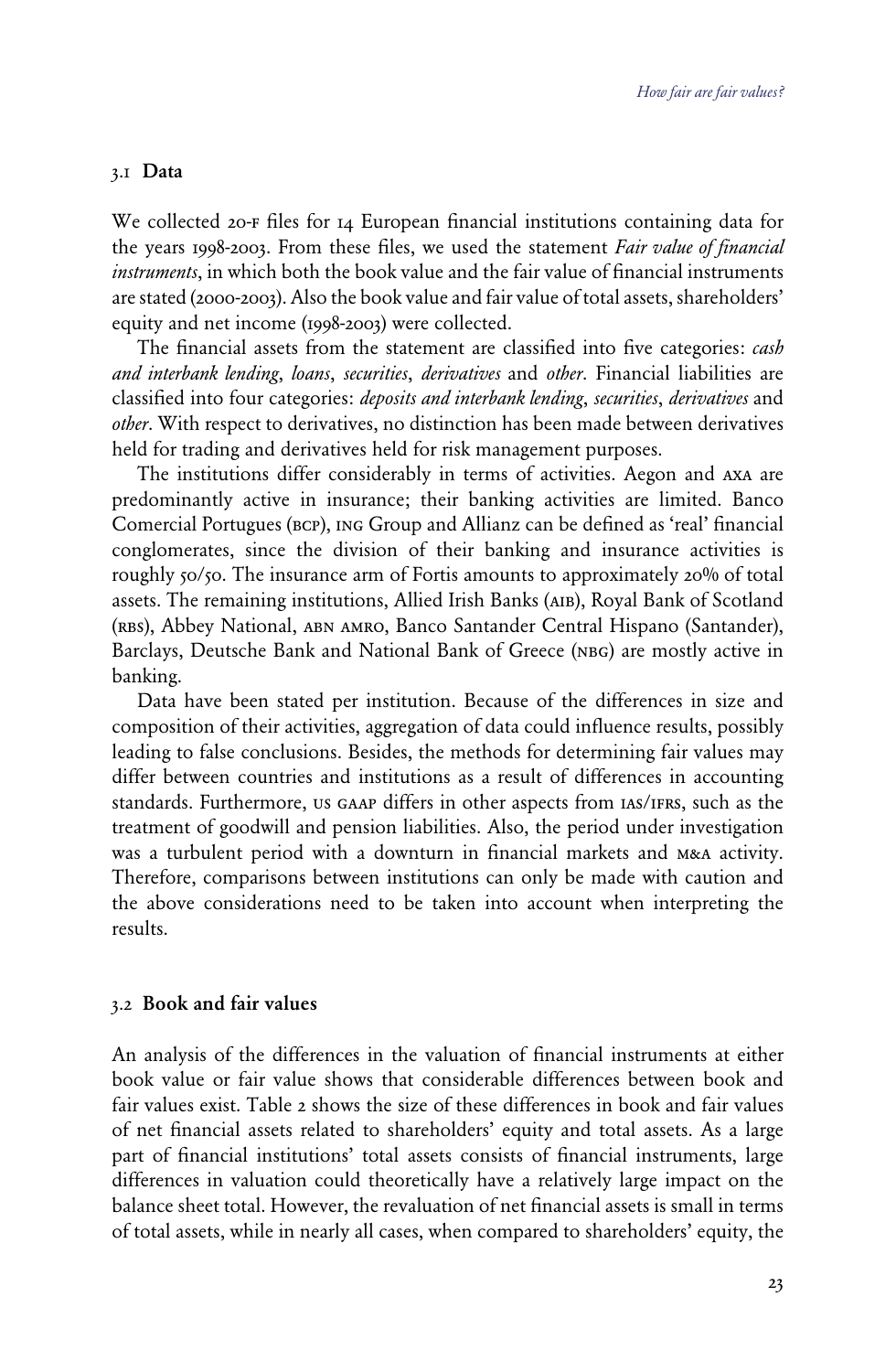magnitude of the revaluation is significant, ranging from -48% (Santander in 2001) to  $+93\%$  (NBG in 2003). Positive numbers imply that financial assets are undervalued when compared to fair value. Negative ratios imply that fair values are lower than book values. This may also be the case though if the revaluation of the liabilities of an institution is larger than the revaluation of the assets. It turns out that this is the case for a number of banks.

 There are large differences between institutions. In 2003 the revaluation to fair value leads to an effect (in terms of shareholders' equity) varying from -38% for Fortis to  $+93\%$  for NBG. But also differences over the years come forward. In 2000 the revaluation for Aegon has a magnitude of 9% in terms of shareholders' equity, while in 2002 this increase is  $54\%$ . This implies that the moment of switching to a new regime is an important determinant of the effects of this change.

 The revaluation change in net financial assets depends on the valuation changes of both financial assets and liabilities. As mentioned before, a higher valuation change of financial liabilities may offset a change in financial assets, resulting in

|                 | % shareholders' equity (book<br>value) |                |       |                |              |                | % total assets (book value) |                |
|-----------------|----------------------------------------|----------------|-------|----------------|--------------|----------------|-----------------------------|----------------|
|                 | 2000                                   | <b>200I</b>    | 2002  | 2003           | 2000         | <b>200I</b>    | 2002                        | 2003           |
| Abbey           | -9                                     | $-18$          | $-14$ | $-16$          | 0            | $-1$           | 0                           | 0              |
| <b>ABN AMRO</b> | 28                                     | 51             | 43    | 36             | 1            | 1              | 1                           | 1              |
| Aegon           | 9                                      | 30             | 54    | 34             | $\Omega$     | $\overline{2}$ | 3                           | $\overline{2}$ |
| AIB             | 8                                      | $\overline{7}$ | $-42$ | 3              | $\mathbf 0$  | $\mathbf 0$    | $-2$                        | 0              |
| Allianz         | 106                                    | 31             | 28    | $\overline{2}$ | 5            | 0              | 0                           | 0              |
| <b>AXA</b>      | 32                                     | 13             | 10    | 20             | 2            | 1              | 1                           | 1              |
| <b>Barclays</b> | 28                                     | 8              | 5     | $-7$           | 1            | $\mathbf{0}$   | 0                           | $\mathbf 0$    |
| <b>BCP</b>      | 6                                      | $-7$           | 17    | N/A            | $\mathbf{0}$ | $\mathbf{0}$   | 1                           | N/A            |
| Deutsche Bank   | 3                                      | $-45$          | 5     | 5              | $\Omega$     | $-2$           | $\mathbf{0}$                | 0              |
| Fortis          | $-22$                                  | 68             | 74    | $-38$          | $-1$         | $\overline{2}$ | $\overline{2}$              | $-1$           |
| <b>ING</b>      | 14                                     | 34             | 54    | 46             | 1            | 1              | 1                           | 1              |
| <b>NBG</b>      | 6                                      | 6              | 42    | 93             | $\Omega$     | $\mathbf 0$    | 1                           | $\overline{2}$ |
| <b>RBS</b>      | -6                                     | $-10$          | $-1$  | 1              | $\Omega$     | $-1$           | $\Omega$                    | $\mathbf 0$    |
| Santander       | $\mathbf 0$                            | $-48$          | $-37$ | 9              | $\mathbf 0$  | -3             | $-2$                        | $\mathbf 0$    |

Table 2 Relative difference of fair value compared to the book value of net financial assets

Calculation: ( $NFA_{FV,t}$ –  $NFA_{BV,t}$ )/ $SHE_{BV,t}$ 

 $(NFA_{FV,t}-NFA_{BV,t})/TA_{BV,t}$ 

where NFA stands for net financial assets, SHE for shareholders' equity,

TA for total assets, FV for fair value, BV for book value and t represents the time dimension.

Source: Form 20-F of the financial institutions (2000-2003).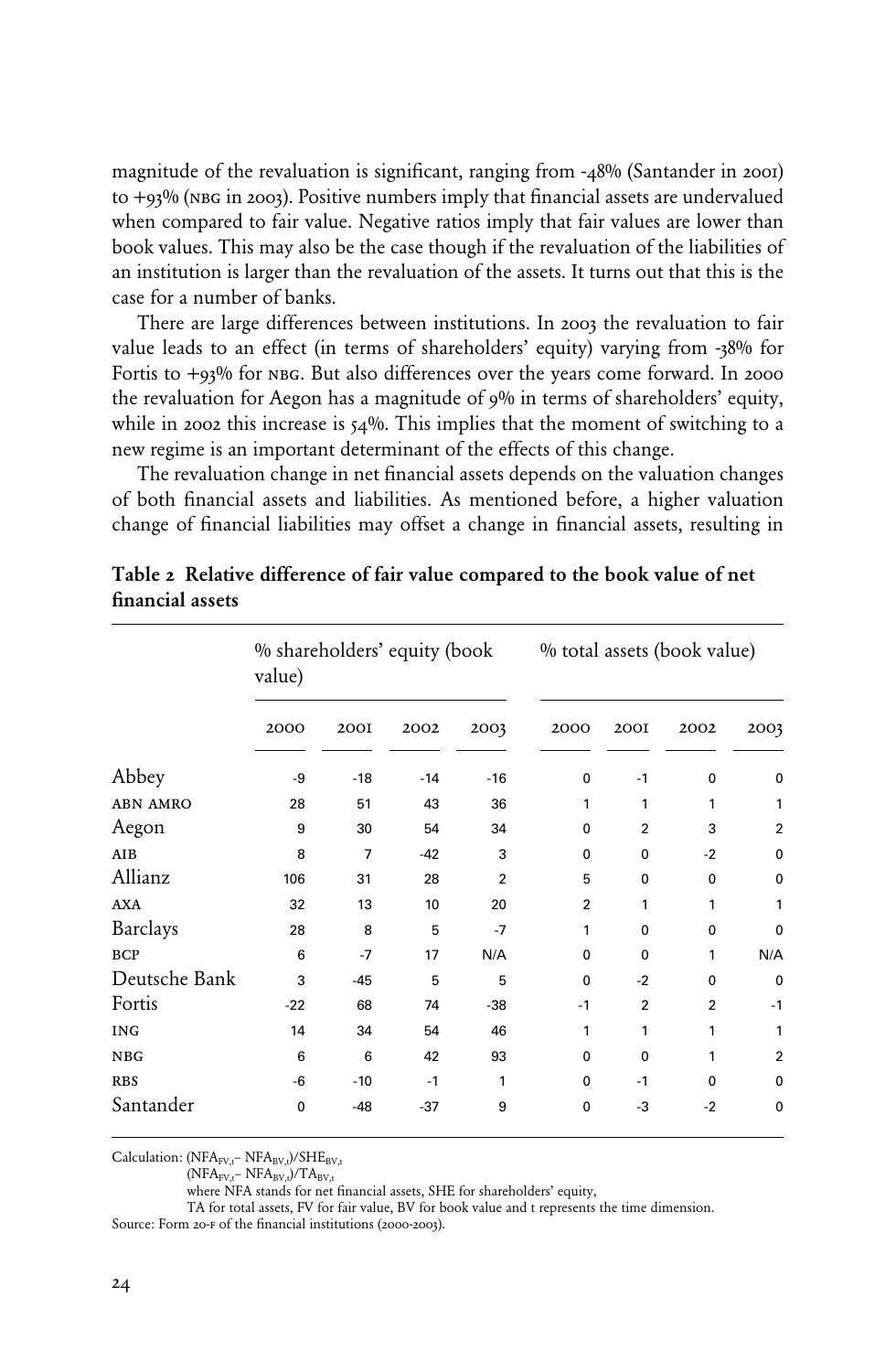a lower valuation change of net assets. On average though, financial assets show a larger difference between book and fair value than do financial liabilities. An explanation for this result is threefold: 1) deposits are generally valued at nominal value, implying no effective change; 2) for banks the maturity structure of assets is generally longer, implying a larger effect of decreasing interest rates on the value of assets; 3) for insurance companies the discount rate for valuing liabilities is under current circumstances close to the market rate, implying a relative small change from book value to market value. However, this outcome does not hold for all institutions, while also over time differences are apparent.

 A closer look at the valuation differences from book to fair value of financial assets and liabilities shows to which components of the balance sheet these differences can be attributed. In graph 1 these differences are depicted for the components of financial *assets* in 2003. To a large extent, valuation differences of loans and securities determine the total difference: cash and interbank lending and derivatives have only a limited influence. Only in the case of Barclays derivatives represent over 60% of the difference between book value and fair value. This composition is plausible, as the fair value of cash and interbank lending is in most cases equal to the nominal value, while large parts of the derivatives portfolio are already stated at fair value (see box 2). Furthermore, securities form a larger part of the difference for institutions having considerable insurance activities, such as ing, Aegon, Fortis and axa, than for more bank-oriented institutions. For the latter, loans make up a large part of the difference. The relative importance of valuation changes in the loan portfolio suggests that financial institutions (banks) actively monitor this portfolio to identify the bad risks.

 Graph 2 shows the composition of differences between book values and fair values of financial *liabilities* in 2003. Differences are primarily the result of deposits and interbank lending and securities. Derivatives form a larger part of the differences for some institutions, but do not dominate in most cases. This outcome is mainly due to the size of the deposits and interbank lending portfolio. A small change in the discount rate leads to a larger revaluation impact of deposits and interbank lending on equity, than is the case for a smaller portfolio. Again large differences are found between the institutions, although the distinction between institutions with and without substantial insurance activities is not as clear as before.

 These graphs show, not unexpectedly, that valuation differences are most important for loans, deposits and securities. Especially for the former two instruments, deep markets generally do not exist to provide reliable fair values. As a result, institutions rely on estimation models and other valuation techniques, which differ considerably between institutions. All in all, the revaluation change of loans and securities assets is generally larger than the revaluation change of deposits and interbank lending. Therefore, the revaluation change of financial liabilities is smaller than the change of financial assets.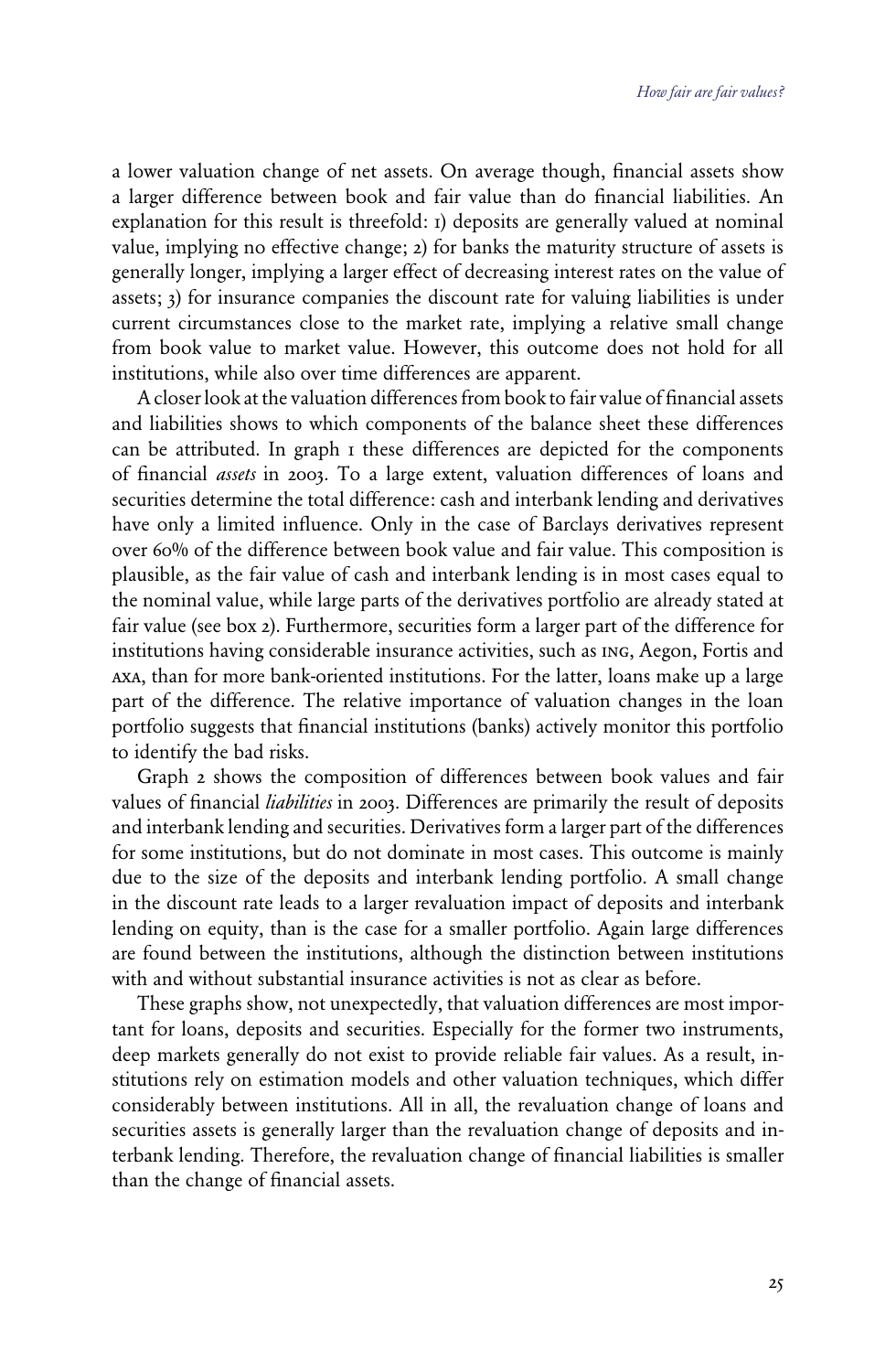

Graph 1 Composition of the difference between fair value and book value of assets (2003)

1 For Banco Comercial Portugues (bcp) accounts for 2002 are used. Source: Form 20-f (2000-2003).



## Graph 2 Composition of the difference between fair value and book value of liabilities (2003)

1 For Banco Comercial Portugues (bcp) accounts for 2002 are used. Source: Form 20-f (2000-2003).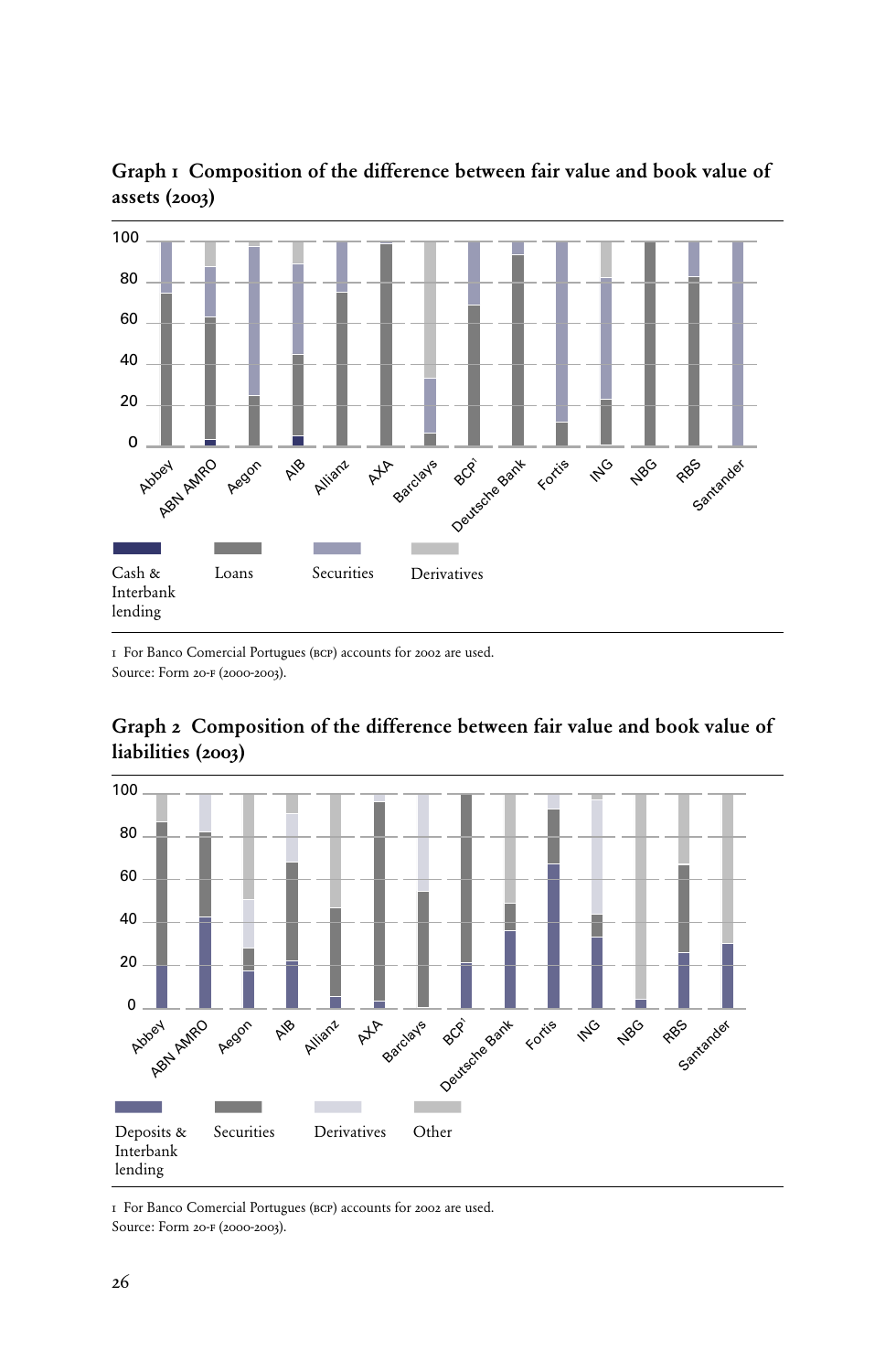Next, the change in the difference between the fair value and book value over the periods 2000-2001, 2001-2002 and 2002-2003 has been calculated to see whether the gap between book values and fair values increases (table 3). A positive ratio indicates an increase in the difference (compared with the year before), implying a larger effect on either equity or income. A negative ratio vice versa indicates a smaller difference and a smaller effect on equity or income. Frequently changing signs as well as changes in the size of the difference indicate volatility.

 Table 3 shows no clear increase or decrease in the gap between book values and fair values. For example, ratios increased for NBG, but decreased for Aegon and ing. Furthermore, ratios go from positive to negative between years. For example Santander shows large fluctuations, ranging from  $+53\%$  to -27%. However, in 2000-2001 only 3 out of 14 ratios are negative, while for 2001-2002 this is 9 out of 14 and for 2002-2003 7 out of 14. Hence in general, the gap between book values and fair values increased in the first period (possibly the result of increasing fair values), while in

|                 | % shareholders' equity<br>(book value) |          |             | % total assets (book value) |                |             |
|-----------------|----------------------------------------|----------|-------------|-----------------------------|----------------|-------------|
|                 | $2000 -$                               | $200I -$ | $2002 -$    | $2000 -$                    | $200I -$       | $2002 -$    |
|                 | <b>200I</b>                            | 2002     | 2003        | <b>200I</b>                 | 2002           | 2003        |
| Abbey           | 10                                     | $-17$    | 1           | $\mathbf 0$                 | $\mathbf 0$    | 0           |
| <b>ABN AMRO</b> | 21                                     | $-12$    | $\mathbf 0$ | $\Omega$                    | $\mathbf{0}$   | 0           |
| Aegon           | 28                                     | 19       | $-20$       | 1                           | 1              | $-1$        |
| <b>AIB</b>      | $\mathbf 0$                            | 31       | $-39$       | $\Omega$                    | $\overline{2}$ | $-2$        |
| Allianz         | $-84$                                  | $-4$     | $-25$       | $-4$                        | 0              | 0           |
| <b>AXA</b>      | $-18$                                  | -3       | 10          | $-1$                        | $\Omega$       | 1           |
| <b>Barclays</b> | $-19$                                  | $-4$     | 3           | $-1$                        | 0              | $\mathbf 0$ |
| <b>BCP</b>      | 3                                      | 10       | $-17$       | $\mathbf 0$                 | $\Omega$       | $-1$        |
| Deutsche Bank   | 38                                     | $-41$    | $\mathbf 0$ | $\overline{2}$              | $-2$           | 0           |
| Fortis          | 40                                     | -8       | $-32$       | $\overline{2}$              | $\Omega$       | $-1$        |
| <b>ING</b>      | 15                                     | 13       | $-1$        | 1                           | $\Omega$       | 0           |
| NBG             | $\mathbf 0$                            | 32       | 62          | 0                           | 1              | 1           |
| <b>RBS</b>      | 5                                      | -9       | $\mathbf 0$ | $\Omega$                    | $-1$           | $\mathbf 0$ |
| Santander       | 53                                     | $-14$    | $-27$       | 3                           | $-1$           | $-2$        |

|                  |  | Table 3 Changes in the difference between book value and fair value of net |  |  |  |  |
|------------------|--|----------------------------------------------------------------------------|--|--|--|--|
| financial assets |  |                                                                            |  |  |  |  |

Calculation: (( $NFA_{FV,t}$  –  $NFA_{BV,t}$ ) – ( $NFA_{FV,t-1}$  –  $NFA_{BV,t-1}$ )) /  $SHE_{BV,t-1}$ 

 $((NFA_{FV,t} - NFA_{BV,t}) - (NFA_{FV,t-1} - NFA_{BV,t-1})/TA_{BV,t-1})$ 

where NFA stands for net financial assets, SHE for shareholders' equity,

TA for total assets, FV for fair value, BV for book value and t represents the time dimension.

Source: Form 20-f (2000-2003).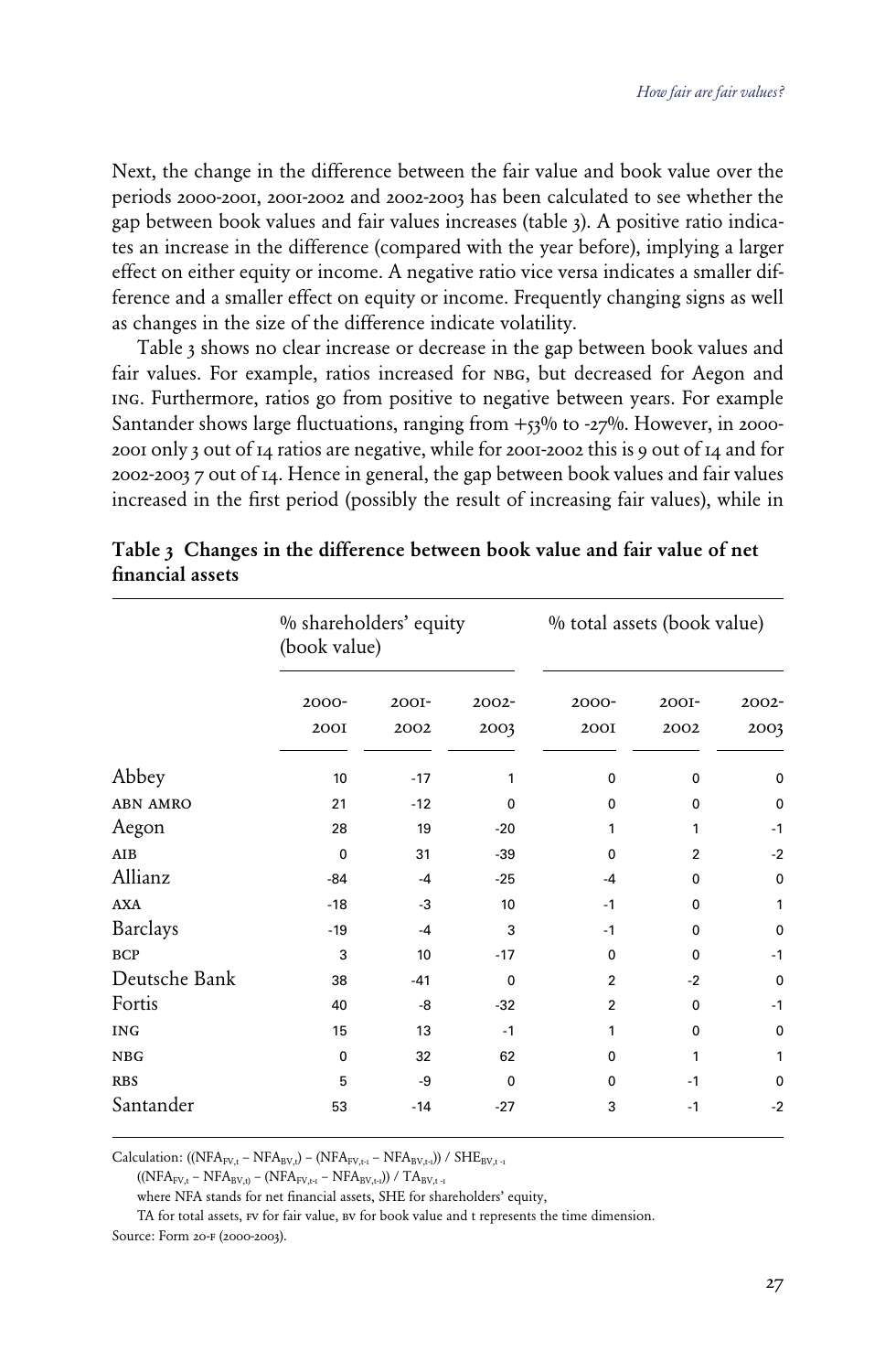the other periods this gap decreased. This seems related to economic developments, as markets peaked in 2000-2001 while the downturn followed in subsequent years. This illustrates the volatility in the valuation of financial instruments, but does not show whether these differences can be attributed to fluctuations in fair values, book values or both.

### 3.3 Fair values and volatility

To investigate whether the volatility in the valuation of financial instruments can be attributed to either book values or fair values, the development of total assets, shareholders' equity and net income has been depicted for both book values and fair values over the period 1998-2003 (graphs  $3-8$ ).<sup>23</sup> Both shareholders' equity and net income are important in the discussion about volatility and fair value accounting. Graphs 3 and 4 show that the annual changes in *total assets* are similar for both valuation methods, also indicated by a nearly equal standard deviation (0.16 using book values vs. 0.18 using fair values). Graphs 5 and 6 show the annual changes in *shareholders' equity*. Although larger differences between institutions appear, there is no substantive difference in volatility between book values (0.22) and fair values (0.20). Graphs 7 and 8 depict the changes in *net income*. Although the development is comparable, the fluctuations using fair values are much larger than those using book values. In fact, the standard deviation for net income at fair value (1.82) is almost three times as large as the standard deviation for net income at book value (0.57). This difference is mainly driven by the development of net income of Aegon and axa, showing large decreases in income in case of fair values. But even if these institutions are not taken into account, the volatility of income measured at fair value is still considerably larger  $(0.75)$  than if measured at book value  $(0.59)$ .

 Concluding, fair value accounting is not likely to lead to more volatility in total assets and shareholders' equity, but net income is indeed likely to fluctuate more.24 These pictures also imply that for supervisors, the solvency ratio of financial institutions is not expected to fluctuate more under  $\text{as}/\text{irrs}$  since both capital (shareholders' equity) and total assets do not become more volatile.

#### 3.4 The informational content of fair values

Under fair value accounting more extensive and better measurement of values will take place. Nevertheless the question remains if this measurement results in information that is useful to users of the accounts. Proponents of fair value accounting claim that this is the case and that one of the most important merits of fair values is that they contain more relevant information than book values. However, empirical evidence for additional explanatory power of fair values provides mixed results.<sup>25</sup> On the one hand, significant explanatory power is found for fair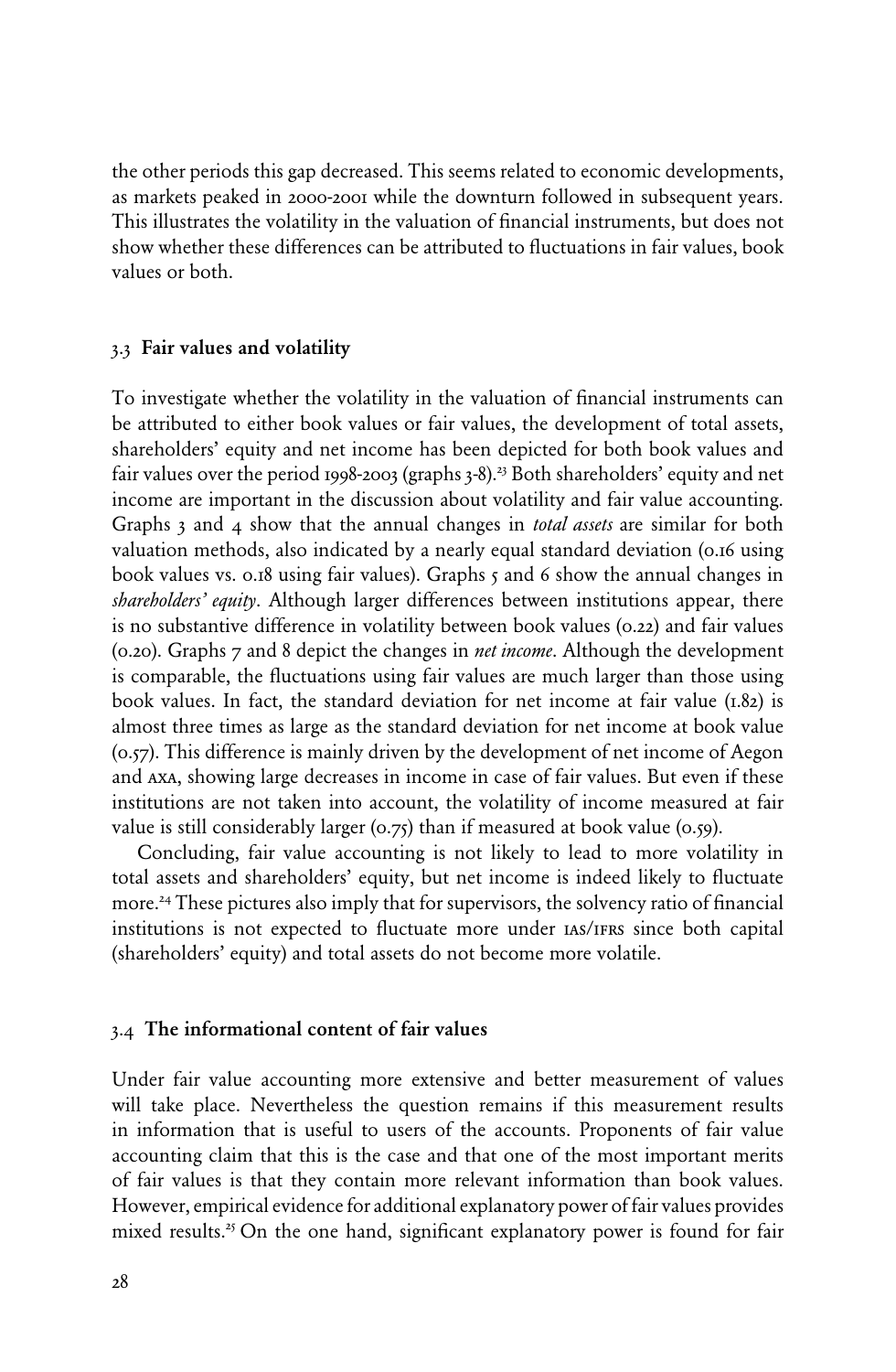## Graph 3 Annual change (%) in book value of total assets





Standard deviation book values: 0.16

## Graph 5 Annual change (%) in book value shareholders' equity



Standard deviation book values: 0.22

## Graph 7 Annual change (%) in book value of net income



Abbey abn amro Aegon aib axa Barclays ing

Standard deviation fair values: 0.18

-20  $\Omega$ 20 40

## Graph 6 Annual change (%) in fair value shareholders' equity



Standard deviation fair values: 0.20

### Graph 8 Annual change (%) in fair value of net income



# Graph 4 Annual change (%)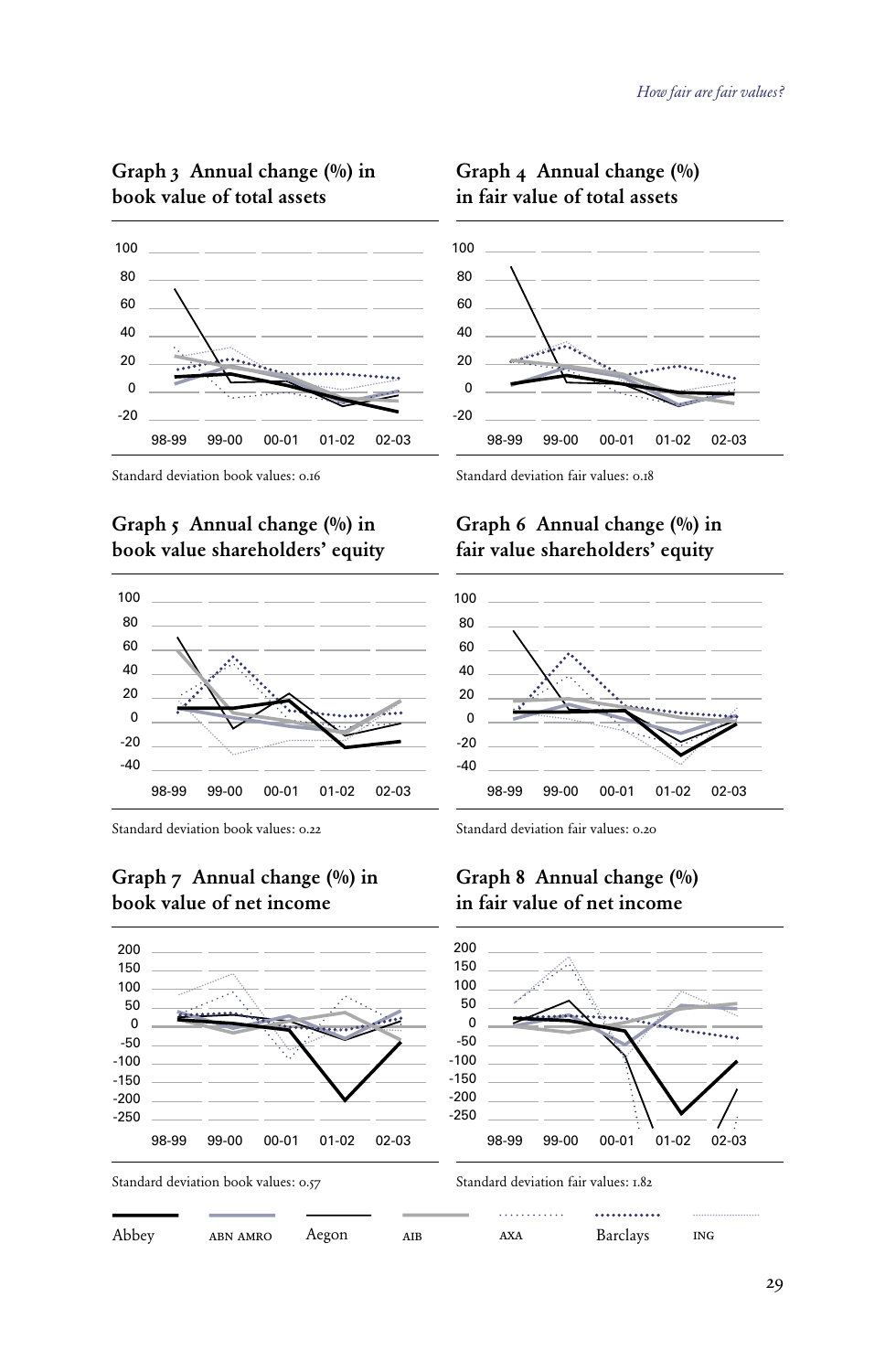value estimates of loans, securities and long-term debt, but not for deposits and offbalance sheet items. Furthermore, loans' fair values provide incremental explanatory power if combined with nonperforming loans data and interest-sensitive assets and liabilities. This implies that fair values of the loan portfolio do not completely reflect the default and interest rate risk. On the other hand, it is also found that the fair value of investment securities is only relevant for the market value of banks' common equity if proxies for future profitability are not included. Proxies of future profitability (such as RoE, growth in book value of common equity) turn out to be a more important determinant for the market value of banks' common equity than the fair values of financial instruments such as investment securities, loans, deposits, long-term debt and off-balance sheet items.

 To investigate whether fair values in our sample provide more information than traditional measures, consider the following identity:<sup>26</sup>

$$
MVE_{i,t} \equiv BVE_{i,t} + (NA_{FV,i,t} - NA_{BV,i,t})
$$
 (1)

where *MVE* denotes the market value of equity, *BVE* the book value of equity, *NA*  represents net assets, *BV* and *FV* represent the book value and fair value respectively of the figures, *i* represents a financial institution and *t* the time dimension, running from 2000-2003.<sup>27</sup> The portion of the market value of an institution's equity not captured by the traditional accounting framework may stem from three sources: 1) the difference between market and book values, 2) certain intangible assets and liabilities, that are not taken into account under local gaap, primarily off-balance sheet financial instruments, and 3) intangible net assets such as future growth opportunities. The different requirements under us and local gaap may give an indication of the difference between book and fair values stemming from the first two sources, but not from the latter. Hence, correcting for size and focusing on financial instruments, we estimate the following simple regression model:

$$
\frac{MVE_{i,t}}{BVE_{i,t}} = \beta_0 + \beta_1 \frac{(NFA_{FV,i,t} - NFA_{BV,i,t})}{BVE_{i,t}} + \beta_2 * RoE_{i,t}
$$
 (2)

We are especially interested in the first independent variable, as it reflects the informational content of fair values above that of book values. We expect coefficients  $\beta_1$  and  $\beta$ , to be positive, as larger valuation differences and higher RoE (as a measure of future growth opportunities) are presumed to lead to a larger difference in market value above book value.

If we estimate the model, we find that coefficient  $\beta_i$  is insignificant and has the wrong sign (table 4). The influence of RoE is significant though. From this we cannot conclude that fair values provide more information to financial markets than traditional measurements as book values, although future growth opportunities seem to play a role.<sup>29</sup>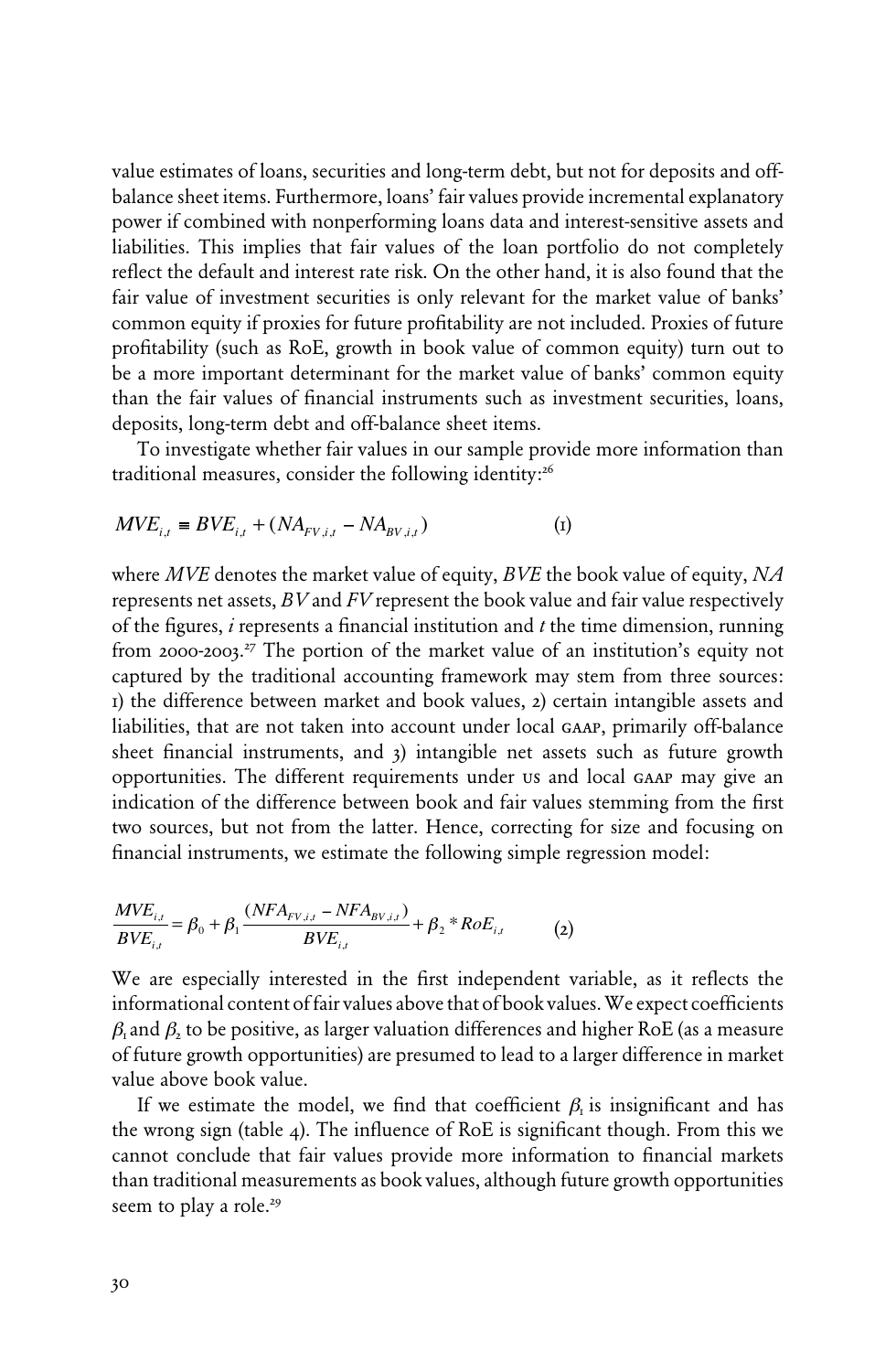|                 | Model 1   |
|-----------------|-----------|
| $\beta_{\rm o}$ | 1.51      |
|                 | (7.26)    |
| $\beta_{\rm r}$ | $-0.21$   |
|                 | $(-0.45)$ |
| $\beta_{2}$     | 0.06      |
|                 | (5.52)    |
| Number of obs.  | 50        |
| F(2,47)         | 15.37     |
| Prob>F          | 0.00      |
| R-squared       | 0.40      |
| Adj R-squared   | 0.37      |
| Root MSE        | 0.90      |

# Table 4 Regression outcomes

Note: t-values between brackets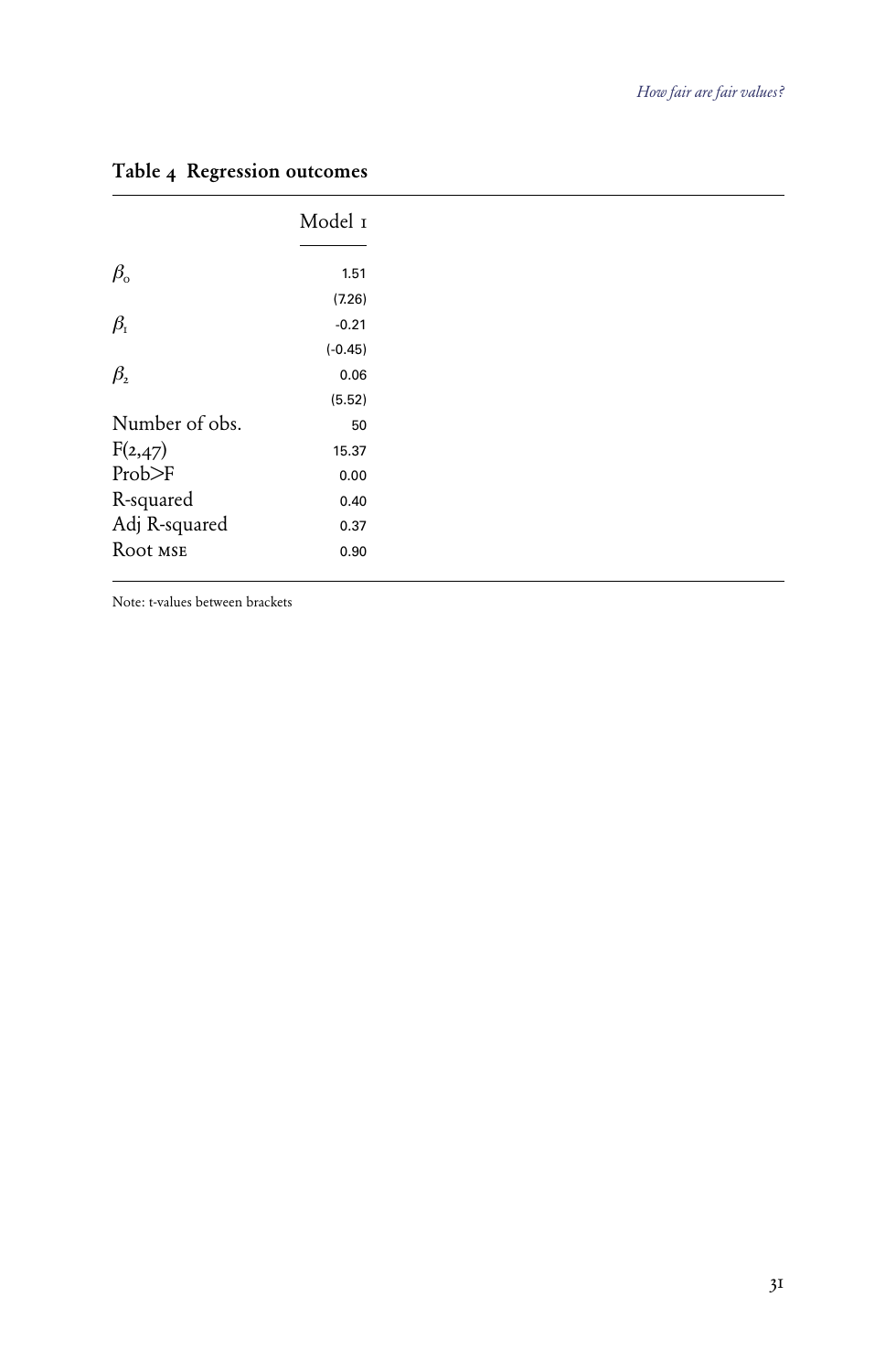# 4 Conclusions

One of the major drawbacks of fair value accounting is an expected increase in (artificial) volatility of income and equity of financial institutions. Especially for long-term assets and liabilities, which are sensitive to changes in market values such as the interest rate, the use of fair value is considered by many as irrelevant. Next to that, it is argued that the standards for fair value accounting and especially for hedge accounting are not able to provide a good and reliable view of the activities of financial institutions. On the other hand, fair values are viewed by others as providing more (relevant) information to the market. It is not clear whether an increase in information disclosure outweighs the increase in volatility.

An analysis of the differences between book values and fair values based on data of 14 financial European institutions with a listing on a stock exchange in both the home country and the us, shows that a change to fair values leads to a considerable revaluation in terms of shareholders' equity. However, the size of this revaluation differs per institution and per year. From this, it becomes clear that a change to fair value has different impacts on different sectors and institutions. The main source of this difference lies in the revaluation of deposits, loans and securities. For bank oriented institutions, the former two are the most important, while the latter is most important for insurance oriented institutions. One could view these differences though also as the result of the different accounting regimes used in different countries. In that sense, fair value accounting removes these differences, making accounts more comparable. Volatility related to the use of fair values is mainly reflected in the net income of an institution; and affects total assets and shareholders' equity to a lesser extent only. This implies that the solvency ratio of institutions remains largely unaffected. However, again large differences exist between institutions and over time. Finally, it is not found that fair values provide more information to financial markets.

 The success of ias 39 and fair values depends heavily on the way financial markets (and supervisors) will interpret the annual accounts of an institution. Volatility in the income of financial institutions will be strongly related to risk management practises (i.e. the use of hedge accounting) and also to the use of the fair value option. Analysts and investors need to be aware of these effects. If financial markets are able to interpret the information contained in annual accounts properly, the use of fair values should not pose a problem. Thus, investors should not take just increased volatility in income into account, but should understand the underlying factors that cause this volatility. In other words, investors and analysts should look at the fundamentals of an institution.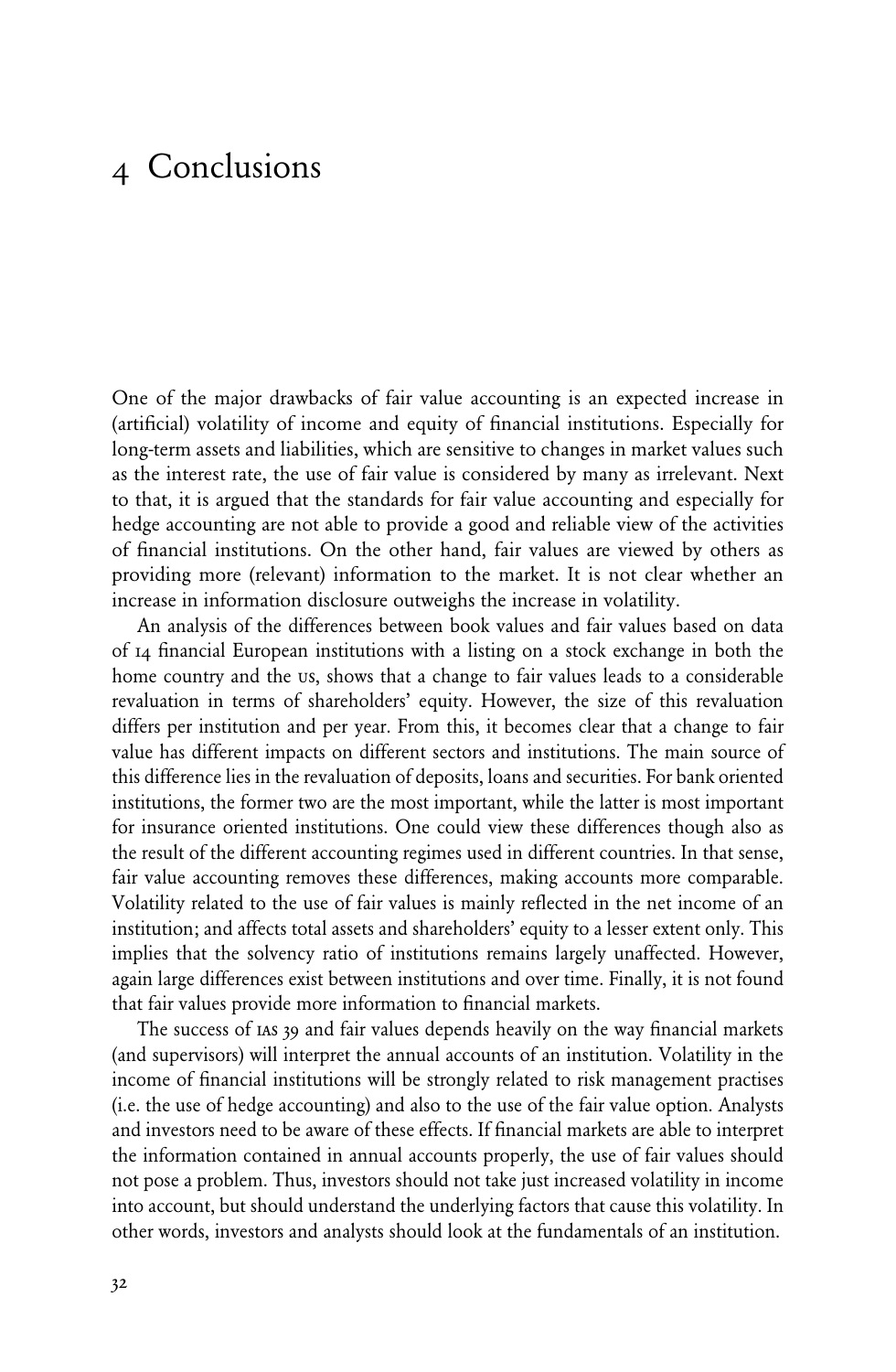# References

Barth, M.E. (2003); *Fair values and financial statement volatility*; Graduate School of Business Stanford University and iasb

Barth, M.E., Beaver, W.H. and Landsman, W.R. (1996); *Value-relevance of banks' fair value disclosure under SFAS no. 107*; The Accounting Review, vol. 71(4), 513-537.

Berkshire Hathaway (2002); *Annual Account*

bis (2004); *Comments on the* iasb *Exposure Draft of proposed amendments to* ias *39 Fair Value Option;* Letter to the iasb, 30 July 2004; www.bis.org

Bollen, N. en R. Whaley (2004); *Does the net buying pressure affect the shape of implied volatility functions?*; Journal of Finance, vol. 59(2), 711-753

Conrad, J. (1989); *The price effect of option introduction*; Journal of Finance, vol. 44(2), 487-498

Eccher, E.A., Ramesh, K. and Thiagarajan, S. (1996); *Fair value disclosures by bank holding companies*; Journal of Accounting and Economics, vol. 22, 79-117.

Enria, A. et al. (2004); *Fair value accounting and financial stability*; European Central Bank Occasional Paper no. 13

fasb; www.fasb.org/st.

Federal Reserve (1997-2003); *Profit and balance sheet developments at US commercial banks*; http://www.federalreserve.gov/pubs/bulletin/

Gebhardt, G., R. Reichardt and C. Wittenbrink (2004); *Accounting for financial instruments in the banking industry: Conclusions from a simulation model*; European Accounting Review, vol. 13(2), 341-371

Guillaume, D. (2004); *Impact of IAS 39 on asset and liability management and banks' capital ratios*; fsr, National Bank of Belgium

Hoogendoorn, M. (2003); *Reële waarde, jaarrekening en ondernemingsbeleid*; MAB Thema-issue, september

International Forum on Accounting Developments (2002); gaap surveys, www.ifad.net

Joint Working Group of Banking Associations on Financial Instruments (1999); *Accounting for financial instruments for banks*; October 1999

kpmg (2002); *Implementing* ias*:* ias *compared with* us gaap *and Dutch GAAP*; www.kpmg.com

Krens, F. (2003); *Het begrip reële waarde*; MAB Thema-issue, september

Levitt, A. (1998); *The importance of high quality accounting standards*; Accounting Horizons, vol. 12(1), 79-82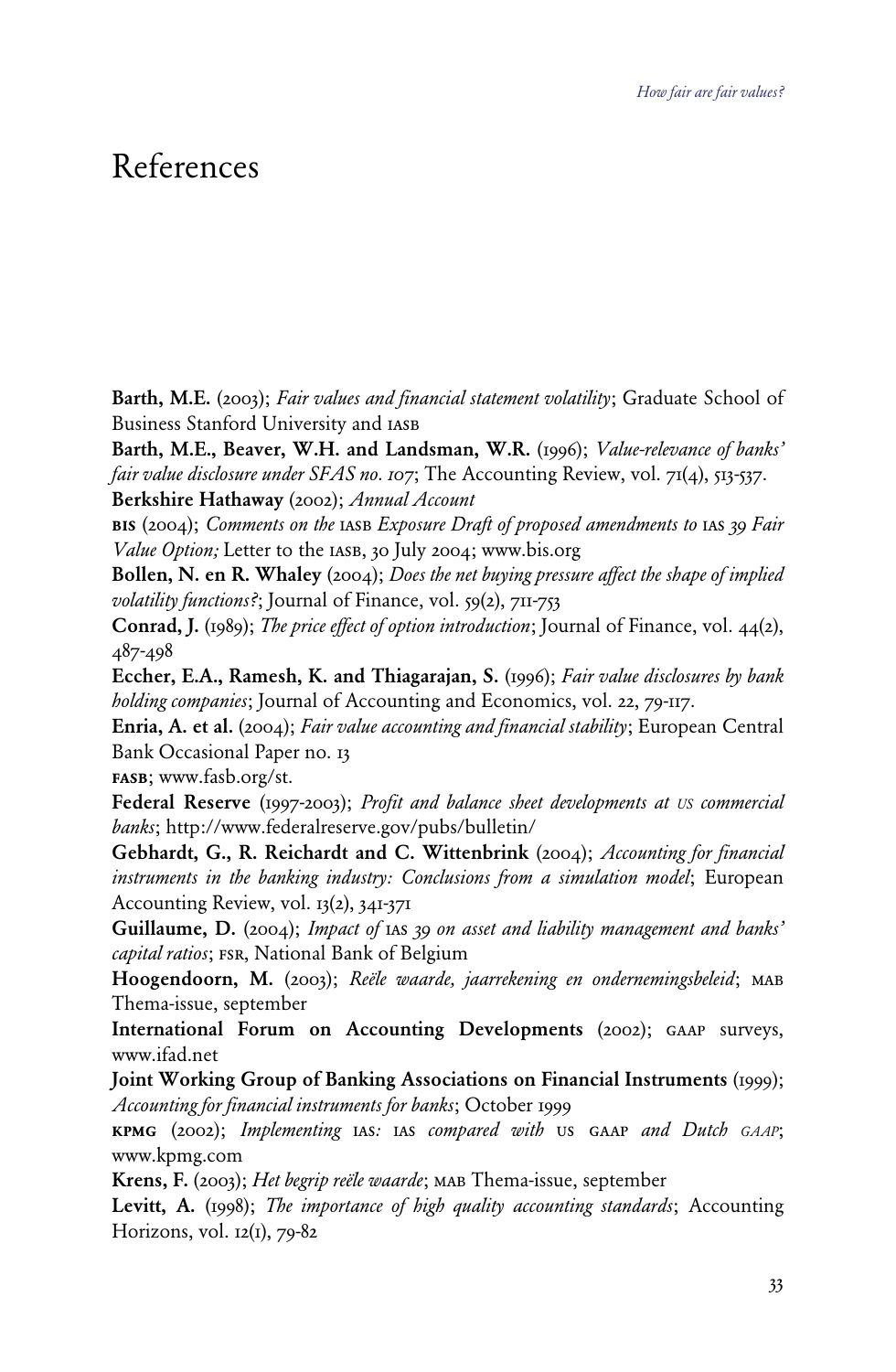Louwrier, E. (2003); *De waardering van financiële instrumenten tegen fair value*; MAB Thema-issue, september

Matherat, S. (2003); *International accounting standardisation and financial stability*; fsr, Banque de France

Michael, I.M. (2004); *Accounting and financial stability*; fsr June, Bank of England Nelson, K.K. (1996); *Fair value accounting for commercial banks: an empirical analysis of SFAS no. 107*; The Accounting Review, vol. 71(2), 161-182

Stulz, M. (2004); *Should we fear derivatives?*; nber working paper no. 10574

The Economist (2003); *True and fair is not hard and fast*; 24 April

Yonetani, T. en Y. Katsuo (1998); *Fair value accounting and regulatory capital*  requirements; FRBNY Economic Policy Review, October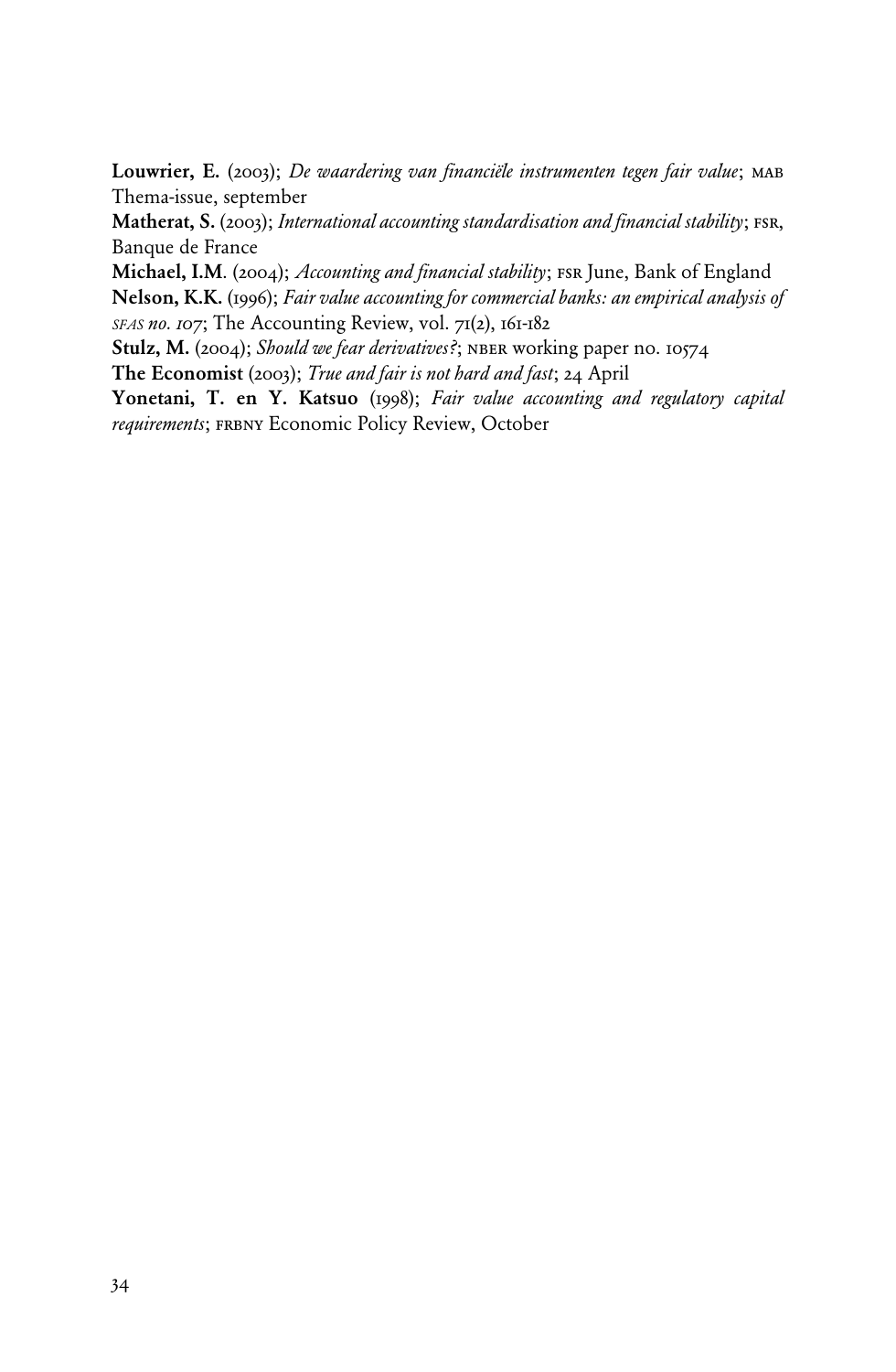### **Notes**

1 Although the accounting regime may play a different role in different countries due to the fiscal use.

2 Given the limited availability of data.

3 Michael (2004).

4 Enria, A. et al. (2004). If shareholders, uninsured depositors and other debtholders are able to readily identify a decrease in the soundness of a financial institution, their reactions, either by interfering directly in managerial choices or by exiting from the investment, could put pressure on bank's management to take corrective measures in time. 5 In the United States the 'Savings and Loan Crisis' was one of the main arguments for the increased use of fair values, as the historic cost framework failed to bring the magnitude of problems to light timely.

6 A mixed-measurement model uses different valuation methods for assets and liabilities.

7 Stulz (2004)

8 For example contracts related to equity or to different indices.

9 abn amro (2003)

10 This holds only if changes in the fair value or cash flow of the hedging instrument are expected to offset, prospectively as well as retrospectively, the variation in the fair value or cash flows of the hedged item within a range of 80 to 125 percent. 11 ias 39 Financial Instruments: Recognition and Measurement.

12 Among others, the ECB has expressed concerns about the implications for financial stability. See Enria et al. (2004). Also, the Basel Committee has expressed its concerns with respect to the link with Basel ii (see for example 'Comments on the iasb Exposure Draft of proposed amendments to ias 39 Fair Value Option', 30 July 2004; www.bis. org).

13 I.e. the option may only be applied when: 1) a financial instrument contains one or more embedded derivatives that meet particular conditions; 2) it results in more relevant information because a) it eliminates or significantly reduces a measurement or recognition inconsistency (accounting mismatch) or b) a group of financial assets or liabilities or both is managed and its performance evaluated on a fair value basis, in accordance with a documented risk management or investment strategy (IASB, Amendments to IAS 39 Financial Instruments: Recognition and Measurement, The Fair Value Option, June 2005).

14 A third hedge distinguished by the iasb, net investment hedging, is used less frequently by banks for risk management purposes and is therefore not taken into account here. Furthermore, net investment hedges are treated more a less similarly to cash flow hedges under the accounting standards.

15 'All' implies all contracts carrying a significant insurance risk, where other contracts are classified as financial instruments or service contracts. 16 Book value is measured as the value as stated under home accounting standards (i.e. traditional accounting standards).

17 For Fortis, no 20-f files were available.

Therefore, annual reports have been used. The same holds for Abbey National for the years 2002 and 2003 and for Barclays for 2000. Allianz already reports on ifrs.

18 When no division was made between lending to other banks and lending to clients, the whole amount has been placed under 'loans'.

19 Moreover, differences in local accounting standards, though important, are not taken into consideration.

20 Calculated as financial assets minus financial liabilities. This implies that in general the financial assets that an institution holds are larger than its financial liabilities.

21 For lack of data, only eight institutions have been used.

22 Although this higher volatility may also be related to the fact that income is a flow, while total assets and equity are balance sheet items.

23 See Nelson (1996) and Barth, Beaver and Landsman (1996).

24 Nelson (1996)

25 Unfortunately, the number of observations is limited because of the lack of data.

26 Profit is measured at fair value here, measurement at book value changes the outcomes only marginally.

27 Explaining the change in the relative share price (defined as the share price controlled for the financials index), by the change in equity and by profits, where these are either measured at book value or fair value, does however provide evidence that fair values provide more information, but very limited, than book values. It turns out though that the financials index, and hence general market circumstances as the interest rate, inflation level, economic growth, is the most important determinant in explaining changes in the share price of individual institutions.